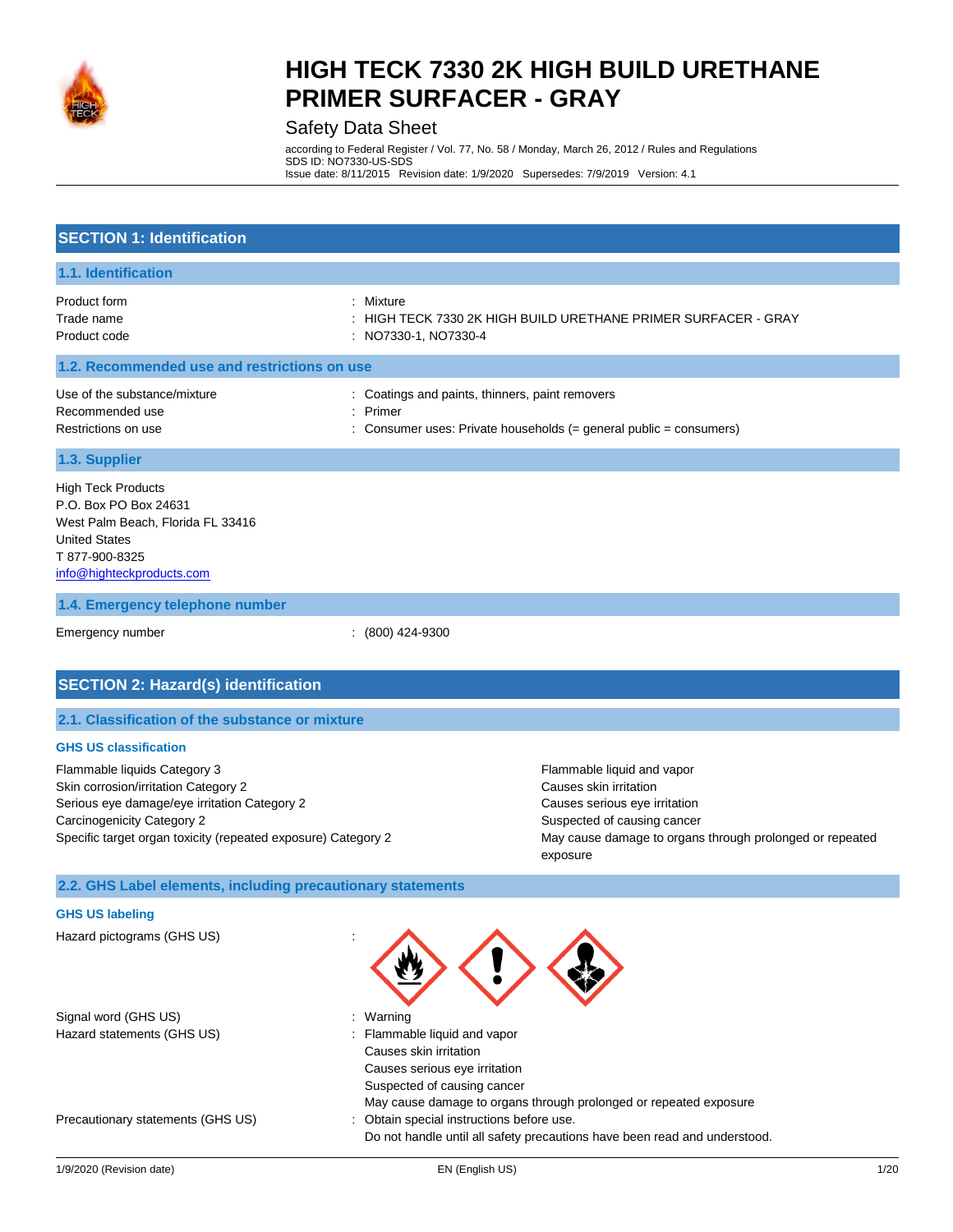### Safety Data Sheet

according to Federal Register / Vol. 77, No. 58 / Monday, March 26, 2012 / Rules and Regulations

Keep away from heat, hot surfaces, sparks, open flames and other ignition sources. No smoking. Keep container tightly closed. Use only non-sparking tools. Take precautionary measures against static discharge. Do not breathe fume, spray, vapors. Wash hands thoroughly after handling. Wear face protection, protective clothing, protective gloves. If on skin (or hair): Take off immediately all contaminated clothing. Rinse skin with water/shower. IF IN EYES: Rinse cautiously with water for several minutes. Remove contact lenses, if present and easy to do. Continue rinsing. If exposed or concerned: Get medical advice/attention. If skin irritation occurs: Get medical advice/attention. If eye irritation persists: Get medical advice/attention. Take off contaminated clothing and wash it before reuse. In case of fire: Use foam, extinguishing powder, dry sand to extinguish. Store in a well-ventilated place. Keep cool. Store locked up. Dispose of contents/container to hazardous or special waste collection point, in accordance with local, regional, national and/or international regulation.

### **2.3. Other hazards which do not result in classification**

No additional information available

**2.4. Unknown acute toxicity (GHS US)**

4.34% of the mixture consists of ingredient(s) of unknown acute toxicity (Dermal)

#### **SECTION 3: Composition/Information on ingredients**

#### **3.1. Substances**

#### Not applicable

#### **3.2. Mixtures**

| <b>Name</b>     | <b>Product identifier</b>     | $\frac{9}{6}$ | <b>GHS US classification</b>                                                                                                                                                                 |
|-----------------|-------------------------------|---------------|----------------------------------------------------------------------------------------------------------------------------------------------------------------------------------------------|
| talc            | CAS-No.: 14807-96-6 $15 - 23$ |               | Carc. 2, H351                                                                                                                                                                                |
| n-butyl acetate | CAS-No.: 123-86-4             | $5 - 23$      | Flam. Lig. 3, H226<br>STOT SE 3, H336                                                                                                                                                        |
| Xylene          | CAS-No.: 1330-20-7            | $5 - 23$      | Flam. Lig. 3, H226<br>Acute Tox. 4 (Dermal), H312<br>Acute Tox. 4 (Inhalation), H332<br>Skin Irrit. 2, H315<br>Eye Irrit. 2, H319<br>STOT SE 3, H335<br>STOT RE 2, H373<br>Asp. Tox. 1, H304 |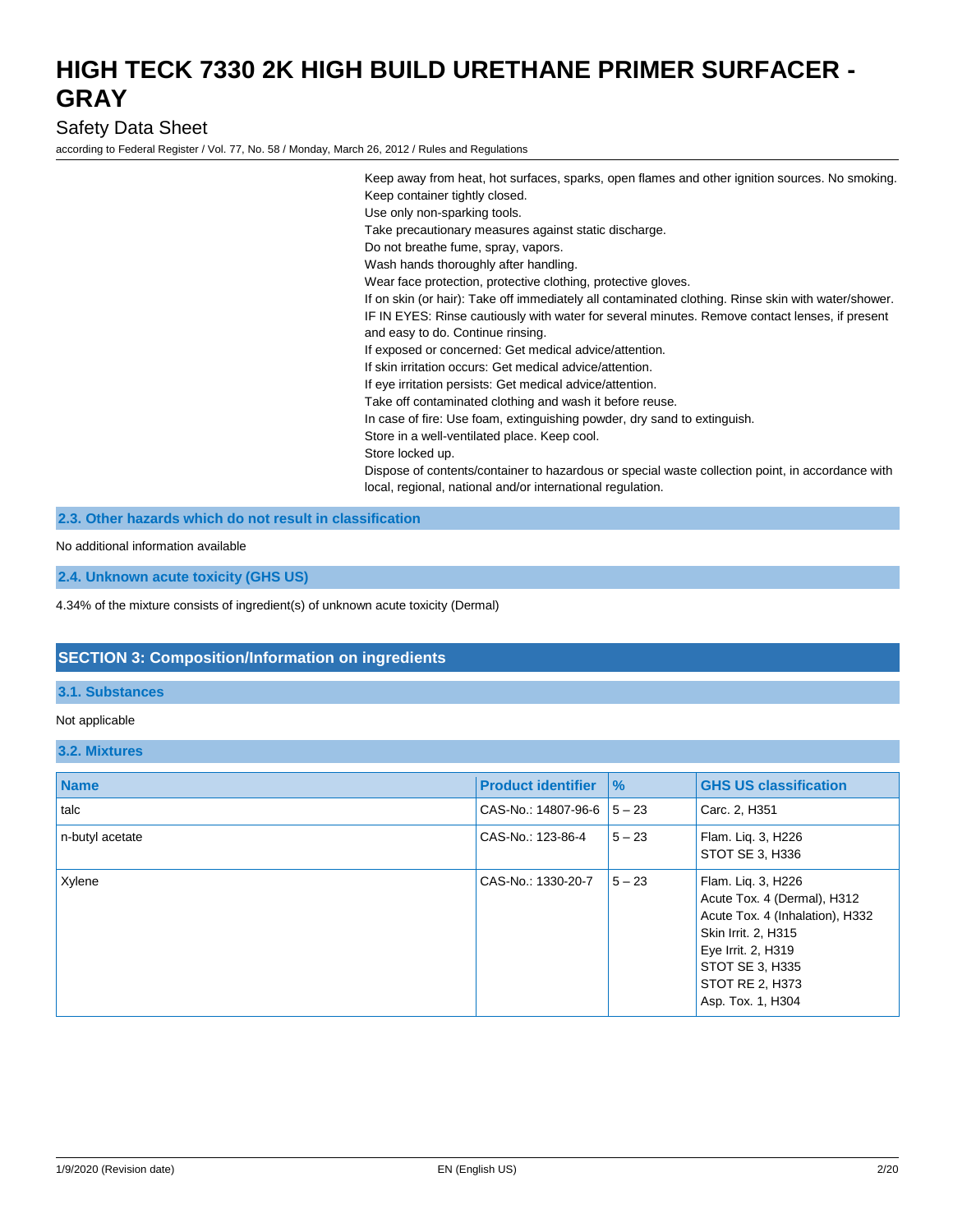## Safety Data Sheet

according to Federal Register / Vol. 77, No. 58 / Monday, March 26, 2012 / Rules and Regulations

| <b>Name</b>                                          | <b>Product identifier</b> | $\frac{9}{6}$ | <b>GHS US classification</b>                                                                                                                                                                                  |
|------------------------------------------------------|---------------------------|---------------|---------------------------------------------------------------------------------------------------------------------------------------------------------------------------------------------------------------|
| reaction mass of ethylbenzene, m-xylene and p-xylene |                           | < 5           | Flam. Liq. 3, H226<br>Acute Tox. 4 (Dermal), H312<br>Acute Tox. 4 (Inhalation), H332<br>Skin Irrit. 2, H315<br>Eye Irrit. 2, H319<br>Carc. 2, H351<br>STOT SE 3, H335<br>STOT RE 2, H373<br>Asp. Tox. 1, H304 |
| hydrocarbons, C9, aromatics                          | CAS-No.: 64742-95-6       | $ $ < 5       | Flam. Liq. 3, H226<br>STOT SE 3, H336<br>STOT SE 3, H335<br>Asp. Tox. 1, H304<br>Aquatic Chronic 2, H411                                                                                                      |
| ethylbenzene                                         | CAS-No.: 100-41-4         | < 5           | Flam. Liq. 3, H226<br>Acute Tox. 4 (Inhalation: vapour),<br>H332<br>Carc. 2, H351<br>STOT RE 2, H373<br>Asp. Tox. 1, H304                                                                                     |

Full text of hazard classes and H-statements : see section 16

| <b>SECTION 4: First-aid measures</b>                                                                       |                                                                                                                                                                                                                                                                                    |  |  |
|------------------------------------------------------------------------------------------------------------|------------------------------------------------------------------------------------------------------------------------------------------------------------------------------------------------------------------------------------------------------------------------------------|--|--|
| 4.1. Description of first aid measures                                                                     |                                                                                                                                                                                                                                                                                    |  |  |
| First-aid measures general<br>First-aid measures after inhalation<br>First-aid measures after skin contact | : IF exposed or concerned: Get medical advice/attention.<br>: Remove person to fresh air and keep comfortable for breathing.<br>: Rinse skin with water/shower. Remove/Take off immediately all contaminated clothing. If skin<br>irritation occurs: Get medical advice/attention. |  |  |
| First-aid measures after eye contact<br>First-aid measures after ingestion                                 | : Rinse cautiously with water for several minutes. Remove contact lenses, if present and easy to<br>do. Continue rinsing. If eye irritation persists: Get medical advice/attention.<br>: Call a poison center/doctor/physician if you feel unwell.                                 |  |  |
| 4.2. Most important symptoms and effects (acute and delayed)                                               |                                                                                                                                                                                                                                                                                    |  |  |
| Symptoms/effects after skin contact<br>Symptoms/effects after eye contact                                  | : Irritation.<br>$\therefore$ Eye irritation.                                                                                                                                                                                                                                      |  |  |

### **4.3. Immediate medical attention and special treatment, if necessary**

Treat symptomatically.

| <b>SECTION 5: Fire-fighting measures</b>                        |                                                                               |  |  |
|-----------------------------------------------------------------|-------------------------------------------------------------------------------|--|--|
| 5.1. Suitable (and unsuitable) extinguishing media              |                                                                               |  |  |
| Suitable extinguishing media<br>Unsuitable extinguishing media  | : Water spray. Dry powder. Foam. Carbon dioxide.<br>: Water.                  |  |  |
| 5.2. Specific hazards arising from the chemical                 |                                                                               |  |  |
| Fire hazard<br>Hazardous decomposition products in case of fire | Flammable liquid and vapor.<br>Toxic fumes may be released.<br>$\mathbb{R}^n$ |  |  |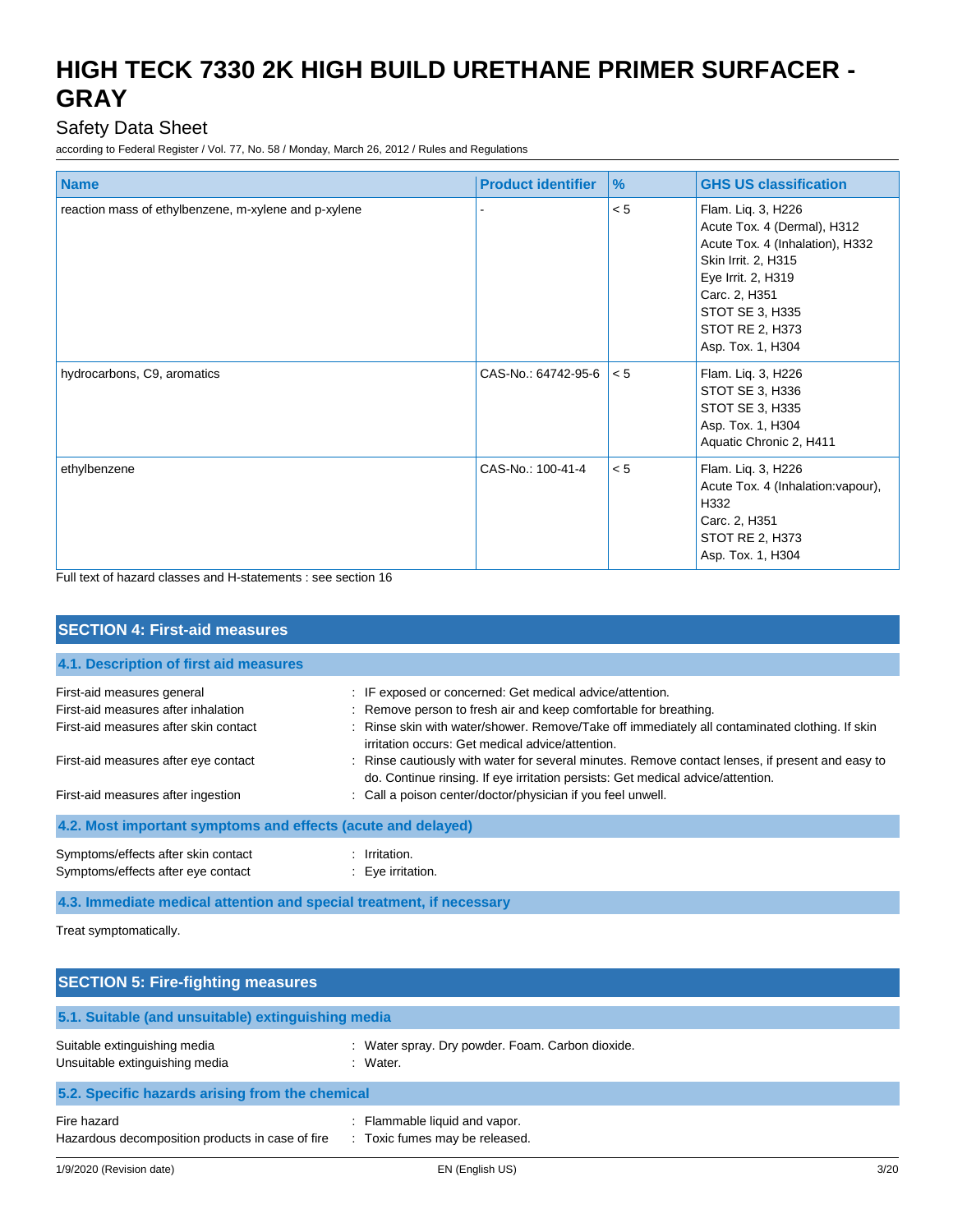### Safety Data Sheet

according to Federal Register / Vol. 77, No. 58 / Monday, March 26, 2012 / Rules and Regulations

#### **5.3. Special protective equipment and precautions for fire-fighters**

Protection during firefighting **intercontation** : Do not attempt to take action without suitable protective equipment. Self-contained breathing apparatus. Complete protective clothing.

| <b>SECTION 6: Accidental release measures</b>                            |                                                                                                                                                                                                  |  |  |
|--------------------------------------------------------------------------|--------------------------------------------------------------------------------------------------------------------------------------------------------------------------------------------------|--|--|
| 6.1. Personal precautions, protective equipment and emergency procedures |                                                                                                                                                                                                  |  |  |
| 6.1.1. For non-emergency personnel                                       |                                                                                                                                                                                                  |  |  |
| Protective equipment<br>Emergency procedures                             | : Protective clothing. Safety glasses. Gloves.<br>: Ventilate spillage area. No open flames, no sparks, and no smoking. Do not breathe vapors,<br>spray, fume. Avoid contact with skin and eyes. |  |  |
| 6.1.2. For emergency responders                                          |                                                                                                                                                                                                  |  |  |
| Protective equipment                                                     | : Do not attempt to take action without suitable protective equipment. For further information refer<br>to section 8: "Exposure controls/personal protection".                                   |  |  |
| <b>6.2. Environmental precautions</b>                                    |                                                                                                                                                                                                  |  |  |
| Avoid release to the environment.                                        |                                                                                                                                                                                                  |  |  |

| 6.3. Methods and material for containment and cleaning up |                                                                                                                |  |  |
|-----------------------------------------------------------|----------------------------------------------------------------------------------------------------------------|--|--|
| For containment                                           | : Contain released product.                                                                                    |  |  |
| Methods for cleaning up                                   | Take up liquid spill into absorbent material. Notify authorities if product enters sewers or public<br>waters. |  |  |
| Other information                                         | : Dispose of materials or solid residues at an authorized site.                                                |  |  |
| <b>6.4. Reference to other sections</b>                   |                                                                                                                |  |  |

For further information refer to section 13.

| <b>SECTION 7: Handling and storage</b>                            |                                                                                                                                                                                                                                                                                                                                                                                                                                                                                                                                                                                                                |
|-------------------------------------------------------------------|----------------------------------------------------------------------------------------------------------------------------------------------------------------------------------------------------------------------------------------------------------------------------------------------------------------------------------------------------------------------------------------------------------------------------------------------------------------------------------------------------------------------------------------------------------------------------------------------------------------|
| 7.1. Precautions for safe handling                                |                                                                                                                                                                                                                                                                                                                                                                                                                                                                                                                                                                                                                |
| Precautions for safe handling                                     | : Ensure good ventilation of the work station. Keep away from heat, hot surfaces, sparks, open<br>flames and other ignition sources. No smoking. Ground/bond container and receiving equipment.<br>Use only non-sparking tools. Take precautionary measures against static discharge. Flammable<br>vapors may accumulate in the container. Use explosion-proof equipment. Wear personal<br>protective equipment. Obtain special instructions before use. Do not handle until all safety<br>precautions have been read and understood. Do not breathe vapors, spray, fume. Avoid contact<br>with skin and eyes. |
| Hygiene measures                                                  | : Wash contaminated clothing before reuse. Do not eat, drink or smoke when using this product.<br>Always wash hands after handling the product.                                                                                                                                                                                                                                                                                                                                                                                                                                                                |
| 7.2. Conditions for safe storage, including any incompatibilities |                                                                                                                                                                                                                                                                                                                                                                                                                                                                                                                                                                                                                |
| <b>Technical measures</b>                                         | Ground/bond container and receiving equipment.                                                                                                                                                                                                                                                                                                                                                                                                                                                                                                                                                                 |
| Storage conditions                                                | Store in a well-ventilated place. Keep cool. Keep container tightly closed. Store locked up.                                                                                                                                                                                                                                                                                                                                                                                                                                                                                                                   |
| Storage temperature                                               | : $< 25 °C$                                                                                                                                                                                                                                                                                                                                                                                                                                                                                                                                                                                                    |
| Storage area                                                      | Store in well ventilated area.                                                                                                                                                                                                                                                                                                                                                                                                                                                                                                                                                                                 |
| Special rules on packaging                                        | Keep only in original container.                                                                                                                                                                                                                                                                                                                                                                                                                                                                                                                                                                               |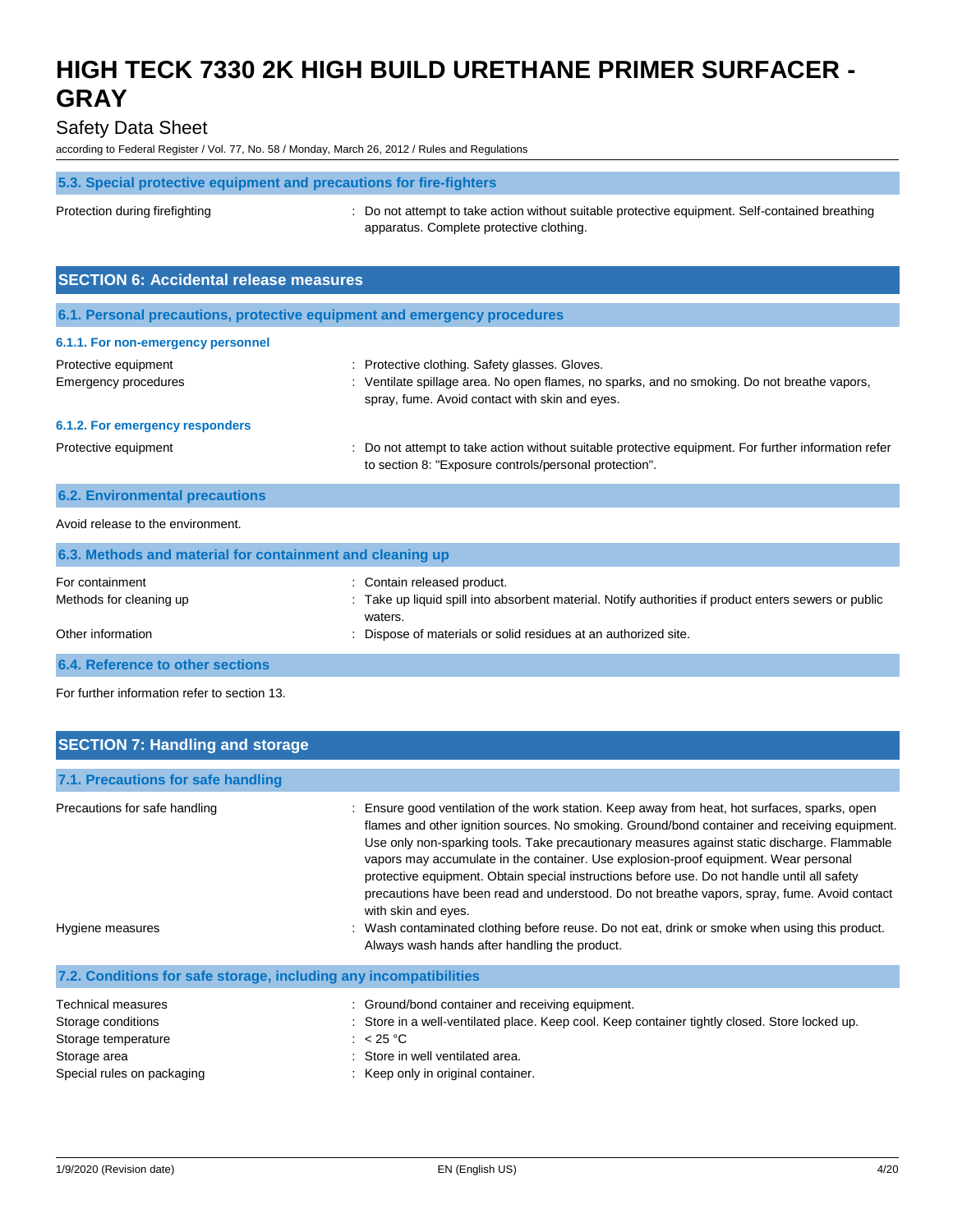## Safety Data Sheet

| <b>SECTION 8: Exposure controls/personal protection</b>             |                                                                                                       |  |
|---------------------------------------------------------------------|-------------------------------------------------------------------------------------------------------|--|
| <b>8.1. Control parameters</b>                                      |                                                                                                       |  |
| <b>HIGH TECK 7330 2K HIGH BUILD URETHANE PRIMER SURFACER - GRAY</b> |                                                                                                       |  |
| No additional information available                                 |                                                                                                       |  |
| n-butyl acetate (123-86-4)                                          |                                                                                                       |  |
| <b>USA - ACGIH - Occupational Exposure Limits</b>                   |                                                                                                       |  |
| Local name                                                          | n-Butyl acetate                                                                                       |  |
| ACGIH OEL TWA [ppm]                                                 | 50 ppm                                                                                                |  |
| ACGIH OEL STEL [ppm]                                                | 150 ppm                                                                                               |  |
| Remark (ACGIH)                                                      | TLV® Basis: Eye & URT irr                                                                             |  |
| Regulatory reference                                                | ACGIH 2021                                                                                            |  |
| <b>USA - OSHA - Occupational Exposure Limits</b>                    |                                                                                                       |  |
| Local name                                                          | n-Butyl-acetate                                                                                       |  |
| OSHA PEL (TWA) [1]                                                  | 710 mg/m <sup>3</sup>                                                                                 |  |
| OSHA PEL (TWA) [2]                                                  | 150 ppm                                                                                               |  |
| Regulatory reference (US-OSHA)                                      | <b>OSHA Annotated Table Z-1</b>                                                                       |  |
| reaction mass of ethylbenzene, m-xylene and p-xylene                |                                                                                                       |  |
| No additional information available                                 |                                                                                                       |  |
| Xylene (1330-20-7)                                                  |                                                                                                       |  |
| <b>USA - ACGIH - Occupational Exposure Limits</b>                   |                                                                                                       |  |
| Local name                                                          | Xylene, mixed isomers (Dimethylbenzene)                                                               |  |
| ACGIH OEL TWA [ppm]                                                 | 100 ppm                                                                                               |  |
| ACGIH OEL STEL [ppm]                                                | 150 ppm                                                                                               |  |
| Remark (ACGIH)                                                      | TLV® Basis: URT & eye irr; CNS impair. Notations: A4 (Not classifiable as a Human<br>Carcinogen); BEI |  |
| Regulatory reference                                                | ACGIH 2021                                                                                            |  |
| <b>USA - ACGIH - Biological Exposure Indices</b>                    |                                                                                                       |  |
| Local name                                                          | XYLENES (Technical or commercial grade)                                                               |  |
| BEI (BLV)                                                           | 1.5 g/g Kreatinin Parameter: Methylhippuric acids - Medium: urine - Sampling time: End of shift       |  |
| Regulatory reference                                                | ACGIH 2021                                                                                            |  |
| <b>USA - OSHA - Occupational Exposure Limits</b>                    |                                                                                                       |  |
| Local name                                                          | Xylenes (o-, m-, p-isomers)                                                                           |  |
| OSHA PEL (TWA) [1]                                                  | 435 mg/m <sup>3</sup>                                                                                 |  |
| OSHA PEL (TWA) [2]                                                  | 100 ppm                                                                                               |  |
| Regulatory reference (US-OSHA)                                      | <b>OSHA Annotated Table Z-1</b>                                                                       |  |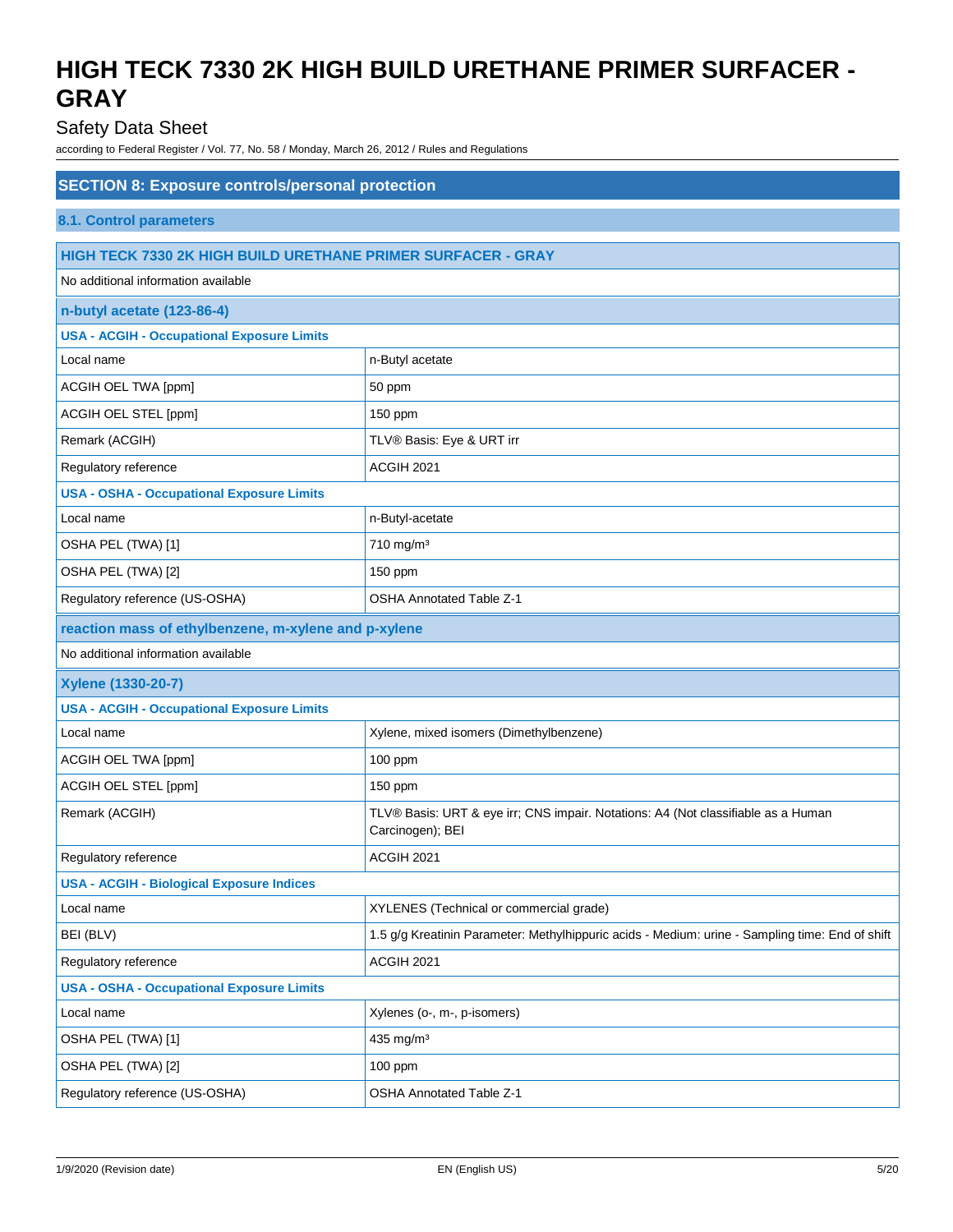## Safety Data Sheet

| ethylbenzene (100-41-4)                                             |                                                                                                                                                                                                                          |  |
|---------------------------------------------------------------------|--------------------------------------------------------------------------------------------------------------------------------------------------------------------------------------------------------------------------|--|
| <b>USA - ACGIH - Occupational Exposure Limits</b>                   |                                                                                                                                                                                                                          |  |
| Local name                                                          | Ethylbenzene                                                                                                                                                                                                             |  |
| ACGIH OEL TWA [ppm]                                                 | 20 ppm                                                                                                                                                                                                                   |  |
| Remark (ACGIH)                                                      | TLV® Basis: URT irr; kidney dam (nephropathy); cochlear impair. Notations: A3 (Confirmed<br>Animal Carcinogen with Unknown Relevance to Humans); BEI                                                                     |  |
| Regulatory reference                                                | ACGIH 2021                                                                                                                                                                                                               |  |
| <b>USA - ACGIH - Biological Exposure Indices</b>                    |                                                                                                                                                                                                                          |  |
| Local name                                                          | <b>ETHYLBENZENE</b>                                                                                                                                                                                                      |  |
| BEI (BLV)                                                           | 0.15 g/g Kreatinin Parameter: Sum of mandelic acid and phenylglyoxylic acid (with hydrolysis) -<br>Medium: urine - Sampling time: End of shift - Notations: Ns                                                           |  |
| Regulatory reference                                                | <b>ACGIH 2021</b>                                                                                                                                                                                                        |  |
| <b>USA - OSHA - Occupational Exposure Limits</b>                    |                                                                                                                                                                                                                          |  |
| Local name                                                          | Ethyl benzene                                                                                                                                                                                                            |  |
| OSHA PEL (TWA) [1]                                                  | 435 mg/m <sup>3</sup>                                                                                                                                                                                                    |  |
| OSHA PEL (TWA) [2]                                                  | 100 ppm                                                                                                                                                                                                                  |  |
| Regulatory reference (US-OSHA)                                      | <b>OSHA Annotated Table Z-1</b>                                                                                                                                                                                          |  |
| hydrocarbons, C9, aromatics (64742-95-6)                            |                                                                                                                                                                                                                          |  |
| No additional information available                                 |                                                                                                                                                                                                                          |  |
| talc (14807-96-6)                                                   |                                                                                                                                                                                                                          |  |
| <b>USA - ACGIH - Occupational Exposure Limits</b>                   |                                                                                                                                                                                                                          |  |
| Local name                                                          | Talc                                                                                                                                                                                                                     |  |
| ACGIH OEL TWA                                                       | 2 mg/m <sup>3</sup> (Respirable fraction. The value is for particulate matter containing no asbestos and <<br>1% crystalline silica)                                                                                     |  |
| ACGIH OEL TWA [ppm]                                                 | 0.1 fibers/cm <sup>3</sup> (Containing asbestos fibers. F - Respirable fibers)                                                                                                                                           |  |
| Remark (ACGIH)                                                      | Containing no asbestos fibers = TLV® Basis: Pulm fibrosis; pulm func. Notations: A4<br>Containing asbestos fibers = TLV® Basis: Pneumoconiosis; lung cancer; mesothelioma.<br>Notations: A1 (Confirmed Human Carcinogen) |  |
| Regulatory reference                                                | ACGIH 2021                                                                                                                                                                                                               |  |
| <b>USA - OSHA - Occupational Exposure Limits</b>                    |                                                                                                                                                                                                                          |  |
| Local name                                                          | Talc (not containing asbestos) (Silicates (less than 1% crystalline silica))                                                                                                                                             |  |
| OSHA PEL (TWA) [2]                                                  | 20 mppcf                                                                                                                                                                                                                 |  |
| Remark (OSHA)                                                       | Table Z-3. CAS No. source: eCFR Table Z-1.                                                                                                                                                                               |  |
| Regulatory reference (US-OSHA)                                      | <b>OSHA Annotated Table Z-3 Mineral Dusts</b>                                                                                                                                                                            |  |
| 8.2. Appropriate engineering controls                               |                                                                                                                                                                                                                          |  |
| Appropriate engineering controls<br>Environmental exposure controls | Ensure good ventilation of the work station.<br>Avoid release to the environment.                                                                                                                                        |  |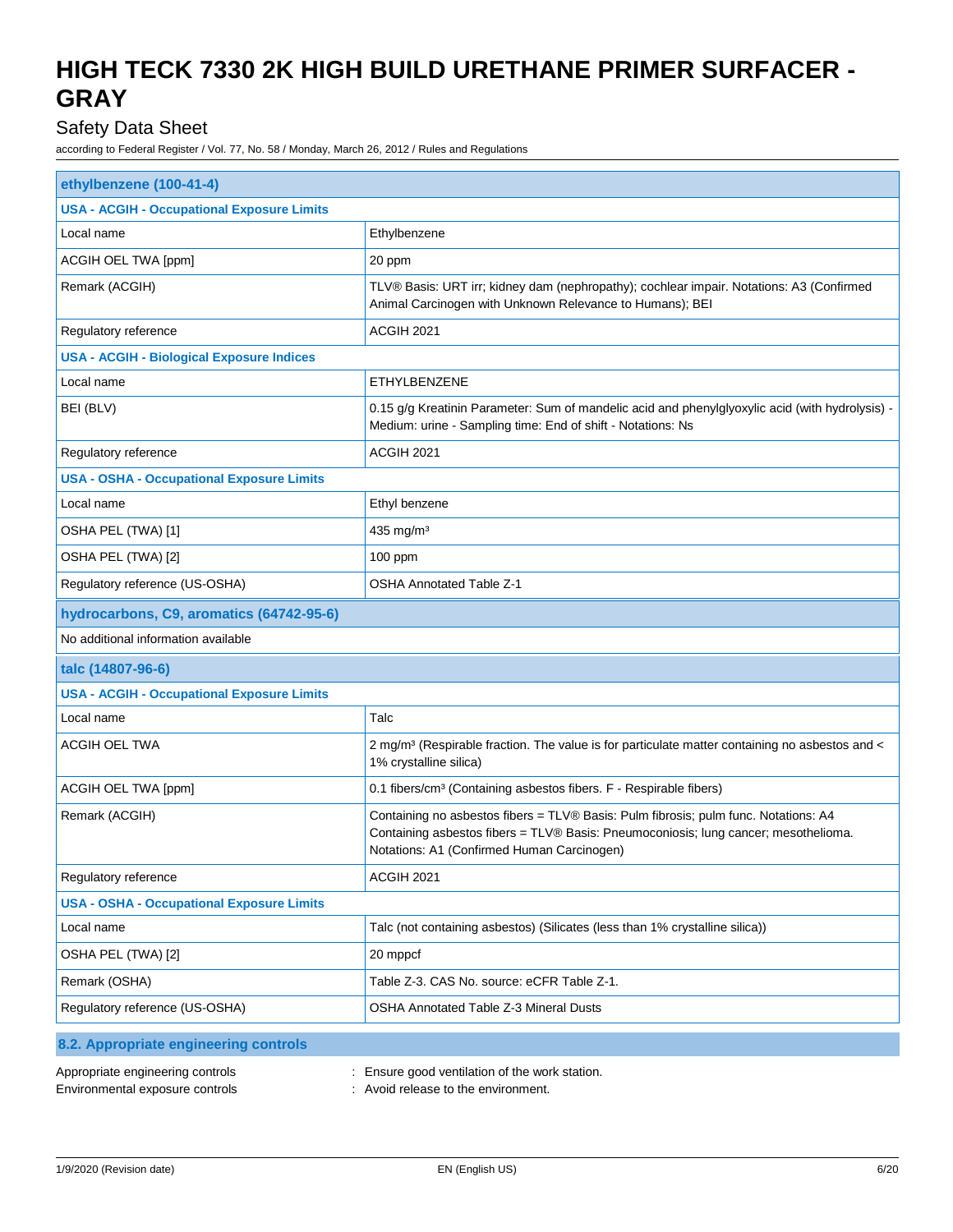### Safety Data Sheet

according to Federal Register / Vol. 77, No. 58 / Monday, March 26, 2012 / Rules and Regulations

#### **8.3. Individual protection measures/Personal protective equipment**

#### **Personal protective equipment:**

Gas mask. Gloves. Protective clothing. Safety glasses.

| Materials for protective clothing:                                                   |
|--------------------------------------------------------------------------------------|
| Impermeable clothing                                                                 |
| Hand protection:                                                                     |
| Protective gloves                                                                    |
| Eye protection:                                                                      |
| Safety glasses                                                                       |
| Skin and body protection:                                                            |
| Wear suitable protective clothing                                                    |
| <b>Respiratory protection:</b>                                                       |
| Air-fed respiratory protective equipment should be worn when this product is sprayed |

#### **Personal protective equipment symbol(s):**



### **SECTION 9: Physical and chemical properties**

|  | 9.1. Information on basic physical and chemical properties |
|--|------------------------------------------------------------|
|  |                                                            |

| Physical state                                  | : Liquid                                              |
|-------------------------------------------------|-------------------------------------------------------|
| Appearance                                      | : Viscous. Liquid.                                    |
| Color                                           | Gray                                                  |
| Odor                                            | Characteristic odour                                  |
| Odor threshold                                  | No data available                                     |
| рH                                              | No data available                                     |
| Melting point                                   | Not applicable                                        |
| Freezing point                                  | No data available                                     |
| Boiling point                                   | : No data available                                   |
| Flash point                                     | 28 °C                                                 |
| Relative evaporation rate (butyl acetate=1)     | No data available                                     |
| Flammability (solid, gas)                       | Not applicable.                                       |
| Vapor pressure                                  | No data available                                     |
| Relative vapor density at 20 °C                 | No data available                                     |
| Relative density                                | No data available                                     |
| Density                                         | 1.69 $(1.67 - 1.71)$ g/cm <sup>3</sup>                |
| Solubility                                      | insoluble in water. soluble in most organic solvents. |
| Partition coefficient n-octanol/water (Log Pow) | No data available                                     |
| Auto-ignition temperature                       | No data available                                     |
| Decomposition temperature                       | No data available                                     |
| Viscosity, kinematic                            | 4142.012 mm <sup>2</sup> /s                           |
| Viscosity, dynamic                              | 7000 (6500 - 7500) cP                                 |
| <b>Explosion limits</b>                         | No data available                                     |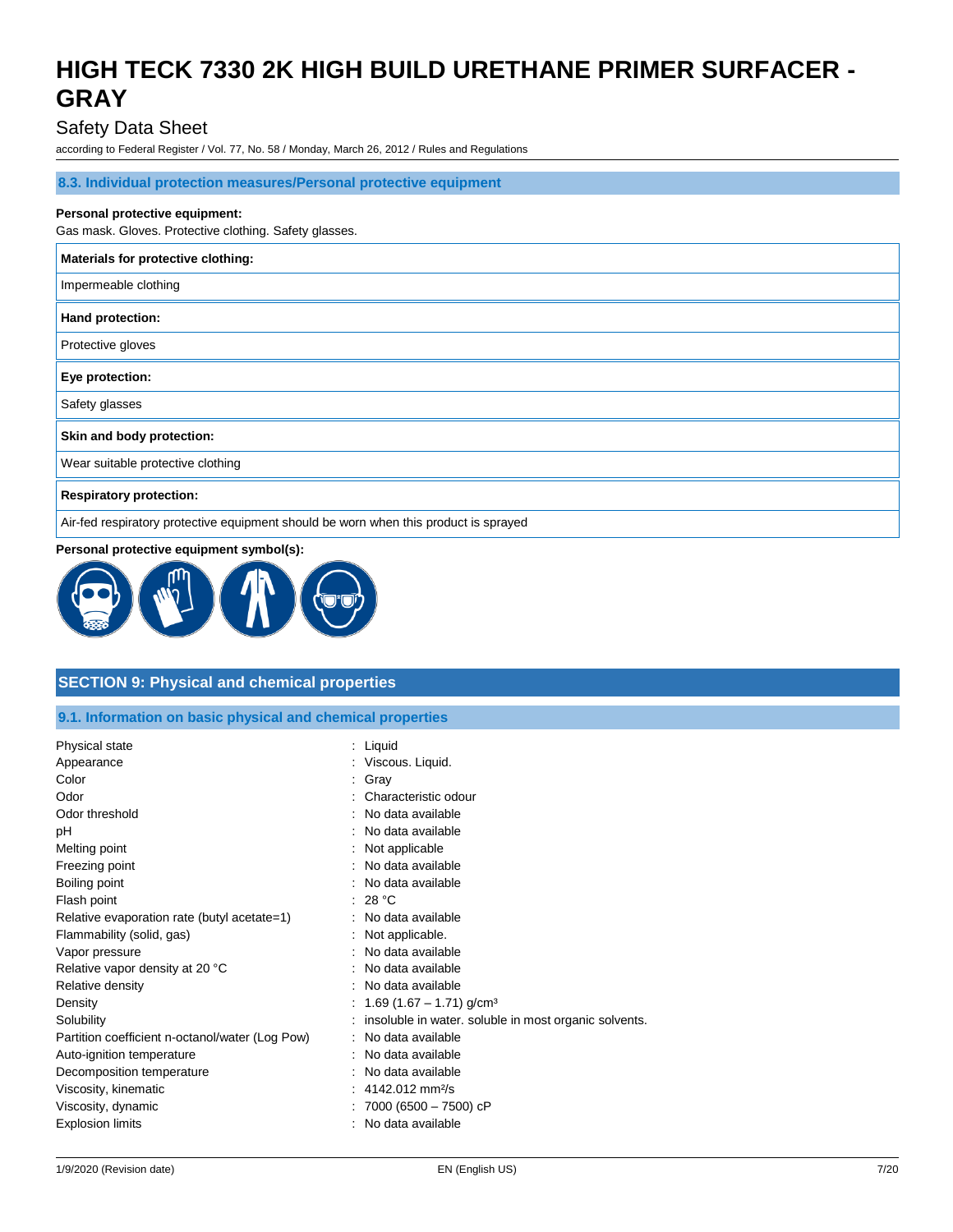### Safety Data Sheet

according to Federal Register / Vol. 77, No. 58 / Monday, March 26, 2012 / Rules and Regulations

| Explosive properties<br>Oxidizing properties | : No data available<br>: No data available |
|----------------------------------------------|--------------------------------------------|
| 9.2. Other information                       |                                            |
| VOC content                                  | : $400$ g/l                                |
| As Packaged Regulatory VOC                   | : 400 g/l $(3.33 \text{ lb/gal})$          |
| As Packaged Actual VOC                       | : 400 g/l (3.33 lb/gal)                    |
| As Applied Regulatory VOC                    | : 513 g/l (4.3 lb/gal)                     |
| As Applied Actual VOC                        | : $513$ g/l (4.3 lb/gal)                   |
| <b>Percent Solids</b>                        | $: 76.23$ wt%                              |
| <b>Percent Solids</b>                        | $: 54.89$ vol %                            |
| Volatiles                                    | $: 23.8$ wt%                               |
| <b>Water Content</b>                         | $: 0$ wt%                                  |
| <b>Water Content</b>                         | $: 0$ vol %                                |
| Exempt Compounds by weight                   | $: 0$ wt%                                  |
| Exempt Compounds by volume                   | $: 0$ vol %                                |
| % EPA HAPS                                   | $: 11.1$ wt%                               |

### **SECTION 10: Stability and reactivity**

### **10.1. Reactivity**

Flammable liquid and vapor.

**10.2. Chemical stability**

Stable under normal conditions.

**10.3. Possibility of hazardous reactions**

No dangerous reactions known under normal conditions of use.

**10.4. Conditions to avoid**

Avoid contact with hot surfaces. Heat. No flames, no sparks. Eliminate all sources of ignition.

**10.5. Incompatible materials**

No additional information available

**10.6. Hazardous decomposition products**

Under normal conditions of storage and use, hazardous decomposition products should not be produced.

| <b>SECTION 11: Toxicological information</b>                                    |                                                                                   |  |
|---------------------------------------------------------------------------------|-----------------------------------------------------------------------------------|--|
| 11.1. Information on toxicological effects                                      |                                                                                   |  |
| Acute toxicity (oral)<br>Acute toxicity (dermal)<br>Acute toxicity (inhalation) | : Not classified<br>: Not classified<br>: Not classified                          |  |
| HIGH TECK 7330 2K HIGH BUILD URETHANE PRIMER SURFACER - GRAY                    |                                                                                   |  |
| Unknown acute toxicity (GHS US)                                                 | 4.34% of the mixture consists of ingredient(s) of unknown acute toxicity (Dermal) |  |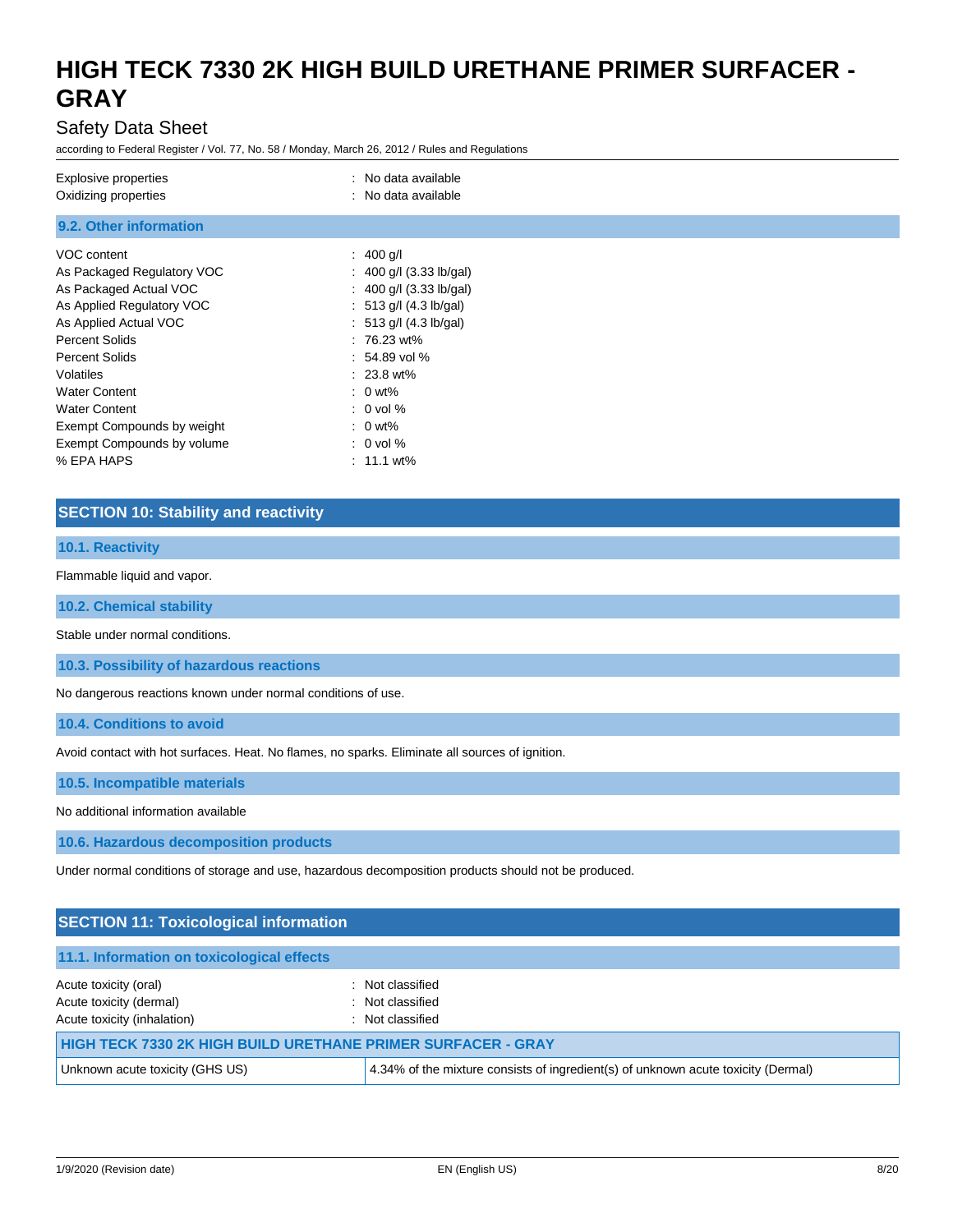## Safety Data Sheet

| n-butyl acetate (123-86-4)                           |                                                                                                                                           |  |
|------------------------------------------------------|-------------------------------------------------------------------------------------------------------------------------------------------|--|
| LD50 oral rat                                        | 10760 - 12789 mg/kg body weight (Equivalent or similar to OECD 423, Rat, Male / female,<br>Experimental value, Oral, 14 day(s))           |  |
| LD50 dermal rabbit                                   | > 14112 mg/kg body weight (Equivalent or similar to OECD 402, Rabbit, Male / female,<br>Experimental value, Dermal, 14 day(s))            |  |
| LC50 Inhalation - Rat                                | 23.4 mg/l (OECD 403: Acute Inhalation Toxicity, 4 h, Rat, Male / female, Inhalation (mixture of<br>vapour and aerosol), 14 day(s))        |  |
| LC50 Inhalation - Rat [ppm]                          | 390 ppm/4h                                                                                                                                |  |
| ATE US (oral)                                        | 10760 mg/kg body weight                                                                                                                   |  |
| ATE US (gases)                                       | 390 ppmV/4h                                                                                                                               |  |
| ATE US (vapors)                                      | 23.4 mg/l/4h                                                                                                                              |  |
| ATE US (dust, mist)                                  | 23.4 mg/l/4h                                                                                                                              |  |
| reaction mass of ethylbenzene, m-xylene and p-xylene |                                                                                                                                           |  |
| LD50 oral rat                                        | 3523 mg/kg (EU Method B.1 (Acute Toxicity (Oral), rat, male)                                                                              |  |
| LD50 dermal rabbit                                   | 12126 mg/kg body weight Animal: rabbit, Animal sex: male                                                                                  |  |
| LC50 Inhalation - Rat [ppm]                          | 6350 ppm/4h (4 h, EU Method B.2 (Acute Toxicity (Inhalation)), rat, male, Inhalation, vapours)                                            |  |
| ATE US (oral)                                        | 3523 mg/kg body weight                                                                                                                    |  |
| ATE US (dermal)                                      | 1100 mg/kg body weight                                                                                                                    |  |
| ATE US (gases)                                       | 6350 ppmV/4h                                                                                                                              |  |
| ATE US (vapors)                                      | 11 mg/l/4h                                                                                                                                |  |
| ATE US (dust, mist)                                  | 1.5 mg/l/4h                                                                                                                               |  |
| Xylene (1330-20-7)                                   |                                                                                                                                           |  |
| LD50 oral rat                                        | 3523 mg/kg body weight (Equivalent or similar to EU Method B.1: Acute Toxicity (Oral), Rat,<br>Male, Experimental value, Oral, 14 day(s)) |  |
| LD50 dermal rat                                      | 12126 mg/kg (Non-GLP, read-across from supporting substance, single dermal dose under<br>occlusion followed by observation for 14 days)   |  |
| LD50 dermal rabbit                                   | 12126 mg/kg body weight Animal: rabbit, Animal sex: male                                                                                  |  |
| LC50 Inhalation - Rat [ppm]                          | 6700 ppm/4h (EU Method B.2 (Acute Toxicity (Inhalation)), 4h, rat, male)                                                                  |  |
| ATE US (oral)                                        | 3523 mg/kg body weight                                                                                                                    |  |
| ATE US (dermal)                                      | 1100 mg/kg body weight                                                                                                                    |  |
| ATE US (gases)                                       | 6700 ppmV/4h                                                                                                                              |  |
| ATE US (vapors)                                      | 11 mg/l/4h                                                                                                                                |  |
| ATE US (dust, mist)                                  | 1.5 mg/l/4h                                                                                                                               |  |
| ethylbenzene (100-41-4)                              |                                                                                                                                           |  |
| LD50 oral rat                                        | 3500 mg/kg (Rat, Male / female, Experimental value, Oral, 14 day(s))                                                                      |  |
| LD50 dermal rabbit                                   | 15432 mg/kg body weight (24 h, Rabbit, Male, Experimental value, Dermal)                                                                  |  |
| LC50 Inhalation - Rat                                | 17.8 mg/l (4 h, Rat, Male, Experimental value, Inhalation (vapours))                                                                      |  |
| ATE US (oral)                                        | 3500 mg/kg body weight                                                                                                                    |  |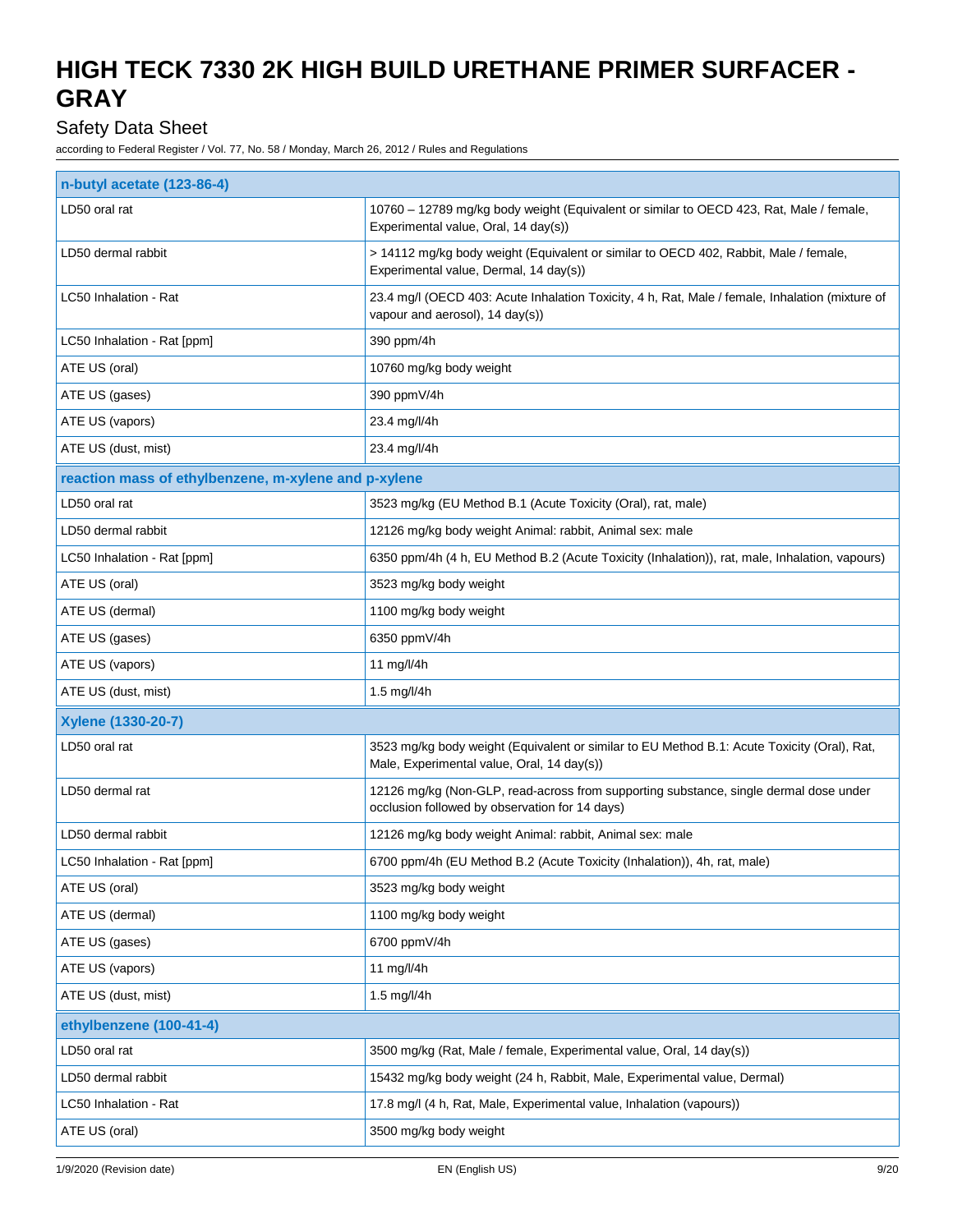## Safety Data Sheet

| ethylbenzene (100-41-4)                                     |                                                                                                                                        |  |
|-------------------------------------------------------------|----------------------------------------------------------------------------------------------------------------------------------------|--|
| ATE US (dermal)                                             | 15432 mg/kg body weight                                                                                                                |  |
| ATE US (vapors)                                             | 17.8 mg/l/4h                                                                                                                           |  |
| ATE US (dust, mist)                                         | 17.8 mg/l/4h                                                                                                                           |  |
| hydrocarbons, C9, aromatics (64742-95-6)                    |                                                                                                                                        |  |
| LD50 oral rat                                               | 8400 ml/kg                                                                                                                             |  |
| LD50 dermal rabbit                                          | 3160 mg/kg body weight (OECD Guideline 402 (Acute Dermal Toxicity), rat, male/female                                                   |  |
| LC50 Inhalation - Rat [ppm]                                 | 3400 ppm/4h                                                                                                                            |  |
| talc (14807-96-6)                                           |                                                                                                                                        |  |
| LD50 oral rat                                               | > 5000 mg/kg body weight (OECD 423: Acute Oral Toxicity - Acute Toxic Class Method, Rat,<br>Male, Experimental value, Oral, 14 day(s)) |  |
| LD50 dermal rat                                             | > 2000 mg/kg body weight (OECD 402: Acute Dermal Toxicity, 24 h, Rat, Male / female,<br>Experimental value, Dermal, 14 day(s))         |  |
| LC50 Inhalation - Rat                                       | > 2.1 mg/l (OECD 403: Acute Inhalation Toxicity, 4 h, Rat, Male / female, Experimental value,<br>Inhalation (aerosol), 15 day(s))      |  |
| Skin corrosion/irritation                                   | Causes skin irritation.                                                                                                                |  |
| Serious eye damage/irritation                               | Causes serious eye irritation.                                                                                                         |  |
| Respiratory or skin sensitization<br>Germ cell mutagenicity | Not classified<br>Not classified                                                                                                       |  |
| Carcinogenicity                                             | Suspected of causing cancer.                                                                                                           |  |
| reaction mass of ethylbenzene, m-xylene and p-xylene        |                                                                                                                                        |  |
| IARC group                                                  | 2B - Possibly carcinogenic to humans                                                                                                   |  |
| Xylene (1330-20-7)                                          |                                                                                                                                        |  |
| IARC group                                                  | 3 - Not classifiable                                                                                                                   |  |
| ethylbenzene (100-41-4)                                     |                                                                                                                                        |  |
| IARC group                                                  | 2B - Possibly carcinogenic to humans                                                                                                   |  |
| talc (14807-96-6)                                           |                                                                                                                                        |  |
| IARC group                                                  | 3 - Not classifiable, 2B - Possibly carcinogenic to humans                                                                             |  |
| Reproductive toxicity                                       | : Not classified                                                                                                                       |  |
| hydrocarbons, C9, aromatics (64742-95-6)                    |                                                                                                                                        |  |
| NOAEL (animal/male, F0/P)                                   | 7500 mg/kg                                                                                                                             |  |
| NOAEL (animal/female, F0/P)                                 | 7500 mg/kg                                                                                                                             |  |
| STOT-single exposure                                        | Not classified                                                                                                                         |  |
| n-butyl acetate (123-86-4)                                  |                                                                                                                                        |  |
| STOT-single exposure                                        | May cause drowsiness or dizziness.                                                                                                     |  |
| reaction mass of ethylbenzene, m-xylene and p-xylene        |                                                                                                                                        |  |
| STOT-single exposure                                        | May cause respiratory irritation.                                                                                                      |  |
| Xylene (1330-20-7)                                          |                                                                                                                                        |  |
| STOT-single exposure                                        | May cause respiratory irritation.                                                                                                      |  |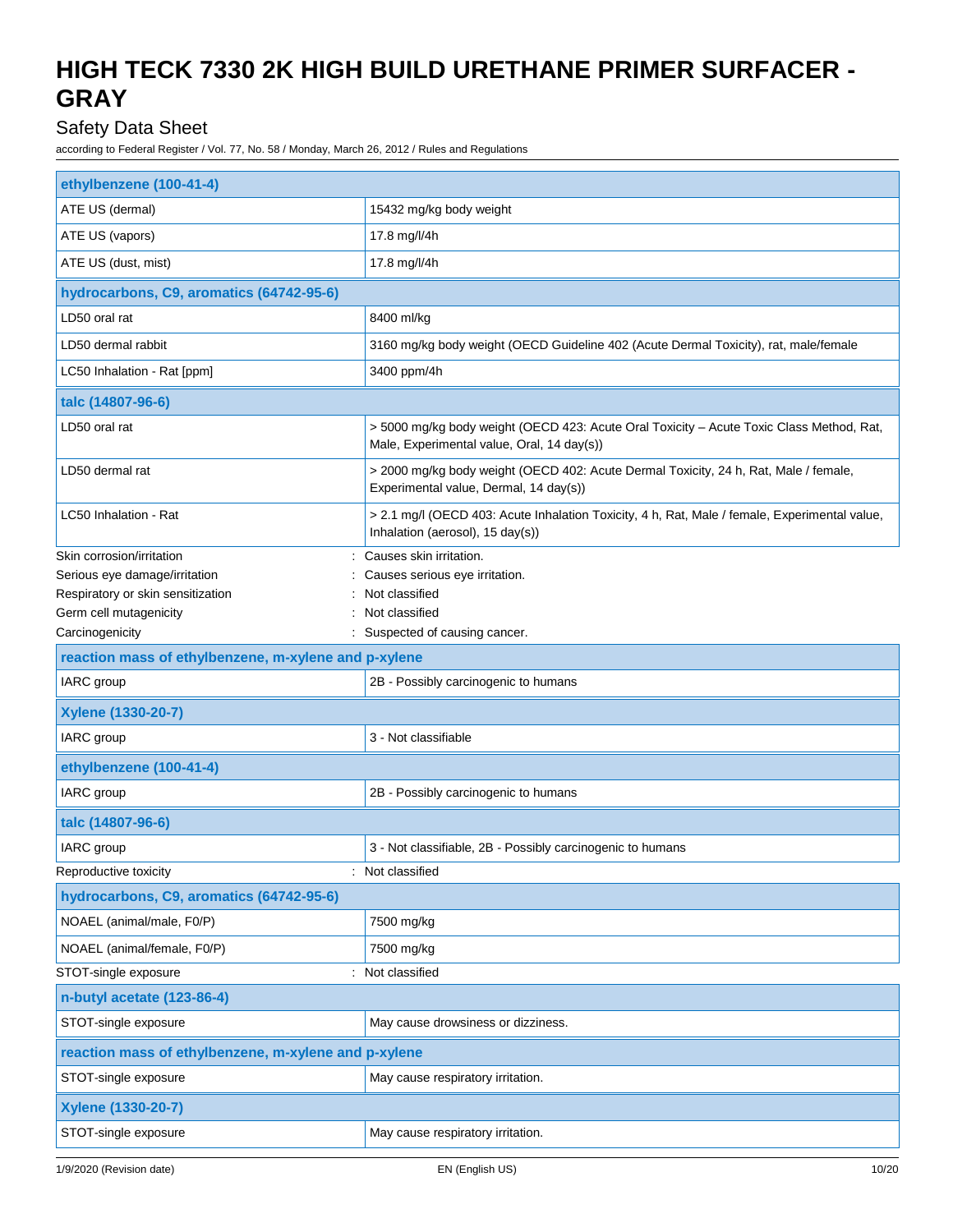## Safety Data Sheet

| hydrocarbons, C9, aromatics (64742-95-6)                                         |                                                                                                                                                                                          |  |
|----------------------------------------------------------------------------------|------------------------------------------------------------------------------------------------------------------------------------------------------------------------------------------|--|
| STOT-single exposure                                                             | May cause drowsiness or dizziness. May cause respiratory irritation.                                                                                                                     |  |
| STOT-repeated exposure                                                           | May cause damage to organs through prolonged or repeated exposure.                                                                                                                       |  |
| reaction mass of ethylbenzene, m-xylene and p-xylene                             |                                                                                                                                                                                          |  |
| LOAEL (oral, rat, 90 days)                                                       | 150 mg/kg body weight Animal: rat, Animal sex: male, Guideline: OECD Guideline 408<br>(Repeated Dose 90-Day Oral Toxicity in Rodents), Guideline: EPA OPP 82-1 (90-Day Oral<br>Toxicity) |  |
| NOAEL (oral, rat, 90 days)                                                       | 150 mg/kg bodyweight/day (<br>OECD Guideline 408 (Repeated Dose 90-Day Oral Toxicity in Rodents), female)                                                                                |  |
| STOT-repeated exposure                                                           | May cause damage to organs through prolonged or repeated exposure.                                                                                                                       |  |
| Xylene (1330-20-7)                                                               |                                                                                                                                                                                          |  |
| LOAEL (oral, rat, 90 days)                                                       | 150 mg/kg body weight Animal: rat, Animal sex: male, Guideline: OECD Guideline 408<br>(Repeated Dose 90-Day Oral Toxicity in Rodents), Guideline: EPA OPP 82-1 (90-Day Oral<br>Toxicity) |  |
| STOT-repeated exposure                                                           | May cause damage to organs through prolonged or repeated exposure.                                                                                                                       |  |
| ethylbenzene (100-41-4)                                                          |                                                                                                                                                                                          |  |
| NOAEL (oral, rat, 90 days)                                                       | 75 mg/kg body weight Animal: rat, Guideline: OECD Guideline 408 (Repeated Dose 90-Day<br>Oral Toxicity in Rodents)                                                                       |  |
| STOT-repeated exposure                                                           | May cause damage to organs through prolonged or repeated exposure.                                                                                                                       |  |
| hydrocarbons, C9, aromatics (64742-95-6)                                         |                                                                                                                                                                                          |  |
| NOAEL (oral, rat, 90 days)                                                       | 600 mg/kg bodyweight/day                                                                                                                                                                 |  |
| NOAEC (inhalation, rat, vapor, 90 days)                                          | $900 - 1800$ mg/m <sup>3</sup>                                                                                                                                                           |  |
| Aspiration hazard<br>Viscosity, kinematic<br>Symptoms/effects after skin contact | Not classified<br>4142.012 mm <sup>2</sup> /s<br>Irritation.                                                                                                                             |  |
| Symptoms/effects after eye contact                                               | Eye irritation.                                                                                                                                                                          |  |

| <b>SECTION 12: Ecological information</b> |                                                                                                                                           |
|-------------------------------------------|-------------------------------------------------------------------------------------------------------------------------------------------|
| 12.1. Toxicity                            |                                                                                                                                           |
| Ecology - general                         | : The product is not considered harmful to aguatic organisms or to cause long-term adverse<br>effects in the environment.                 |
| n-butyl acetate (123-86-4)                |                                                                                                                                           |
| LC50 - Fish [1]                           | 18 mg/l Test organisms (species): Pimephales promelas                                                                                     |
| EC50 - Crustacea [1]                      | 44 mg/l Test organisms (species): Daphnia sp.                                                                                             |
| LC50 - Fish [2]                           | 62 mg/l (Leuciscus idus, static system)                                                                                                   |
| ErC50 algae                               | 397 mg/l (OECD 201: Alga, Growth Inhibition Test, 72 h, Pseudokirchneriella subcapitata,<br>Static system, Fresh water, Read-across, GLP) |
| NOEC (chronic)                            | 23 mg/l Test organisms (species): Daphnia magna Duration: '21 d'                                                                          |
| NOEC chronic crustacea                    | $23 \text{ mg/l}$                                                                                                                         |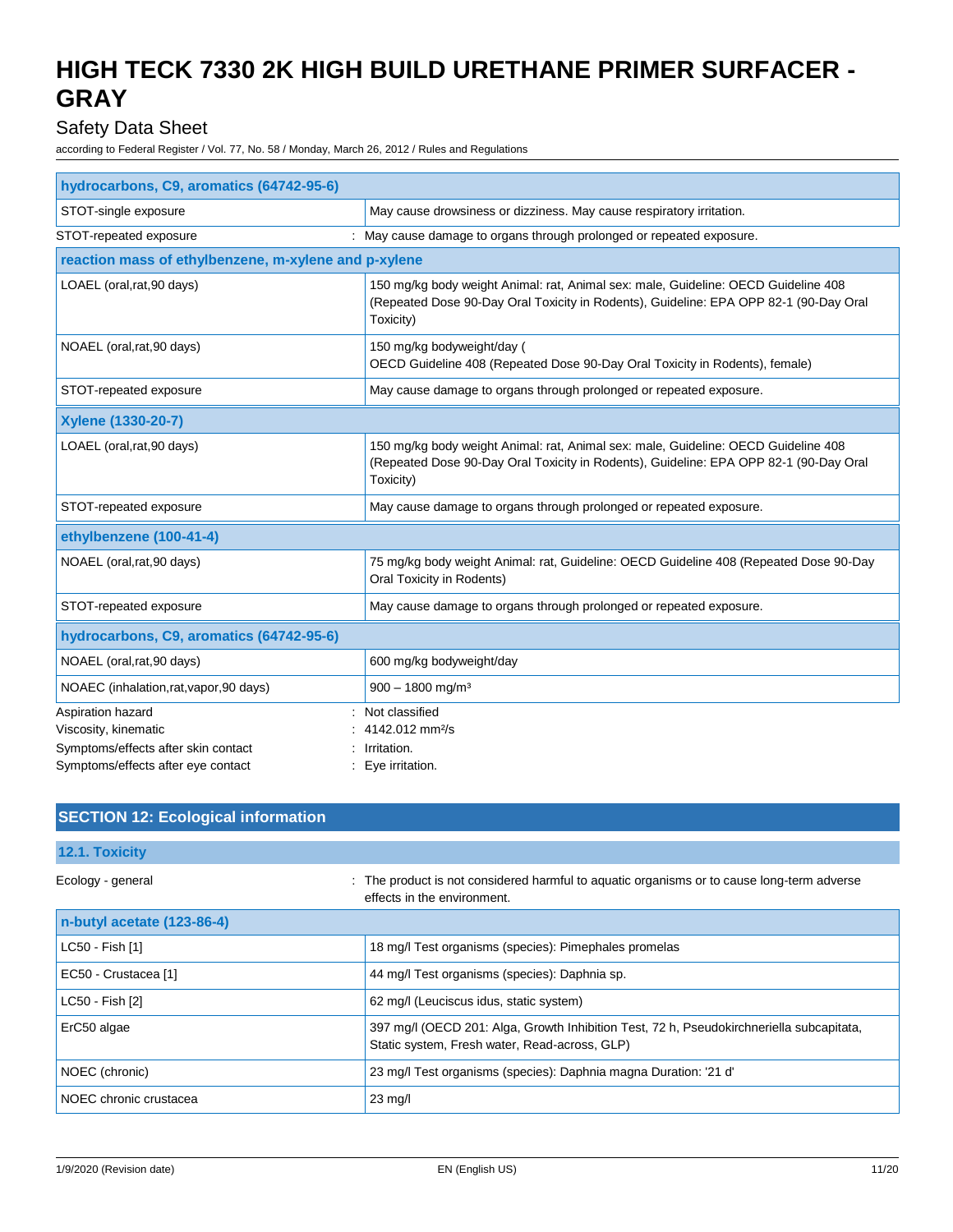## Safety Data Sheet

| reaction mass of ethylbenzene, m-xylene and p-xylene |                                                                                                                                                   |  |
|------------------------------------------------------|---------------------------------------------------------------------------------------------------------------------------------------------------|--|
| LC50 - Fish [1]                                      | 2.6 mg/l Test organisms (species): Oncorhynchus mykiss (previous name: Salmo gairdneri)                                                           |  |
| EC50 - Crustacea [1]                                 | > 3.4 mg/l Test organisms (species): Ceriodaphnia dubia                                                                                           |  |
| NOEC chronic fish                                    | > 1.3 mg/l Test organisms (species): Oncorhynchus mykiss (previous name: Salmo gairdneri)<br>Duration: '56 d'                                     |  |
| <b>Xylene (1330-20-7)</b>                            |                                                                                                                                                   |  |
| LC50 - Fish [1]                                      | 2.6 mg/l Test organisms (species): Oncorhynchus mykiss (previous name: Salmo gairdneri)                                                           |  |
| EC50 - Crustacea [1]                                 | > 3.4 mg/l Test organisms (species): Ceriodaphnia dubia                                                                                           |  |
| ErC50 algae                                          | 4.36 mg/l (OECD 201: Alga, Growth Inhibition Test, 73 h, Pseudokirchneriella subcapitata,<br>Static system, Fresh water, Experimental value, GLP) |  |
| NOEC chronic fish                                    | > 1.3 mg/l Test organisms (species): Oncorhynchus mykiss (previous name: Salmo gairdneri)<br>Duration: '56 d'                                     |  |
| ethylbenzene (100-41-4)                              |                                                                                                                                                   |  |
| LC50 - Fish [1]                                      | 5.1 mg/l Test organisms (species): Menidia menidia                                                                                                |  |
| EC50 - Crustacea [1]                                 | 1.8 - 2.4 mg/l (US EPA, 48 h, Daphnia magna, Static system, Fresh water, Experimental<br>value)                                                   |  |
| LOEC (chronic)                                       | 1.7 mg/l Test organisms (species): Ceriodaphnia dubia Duration: '7 d'                                                                             |  |
| NOEC (chronic)                                       | 0.96 mg/l Test organisms (species): Ceriodaphnia dubia Duration: '7 d'                                                                            |  |
| hydrocarbons, C9, aromatics (64742-95-6)             |                                                                                                                                                   |  |
| LC50 - Fish [1]                                      | 9.22 mg/l (Oncorhynchus mykiss)                                                                                                                   |  |
| EC50 - Crustacea [1]                                 | 6.14 mg/l 48 h, Daphnia magna                                                                                                                     |  |
| ErC50 algae                                          | 2.9 mg/l                                                                                                                                          |  |
| talc (14807-96-6)                                    |                                                                                                                                                   |  |
| LC50 - Fish [1]                                      | 89581 mg/l (ECOSAR v1.00, 96 h, Pisces, Fresh water, QSAR)                                                                                        |  |
| 12.2. Persistence and degradability                  |                                                                                                                                                   |  |
| n-butyl acetate (123-86-4)                           |                                                                                                                                                   |  |
| Persistence and degradability                        | Readily biodegradable in water.                                                                                                                   |  |
| ThOD                                                 | 2.21 g O <sub>2</sub> /g substance                                                                                                                |  |
| BOD (% of ThOD)                                      | 0.46                                                                                                                                              |  |
| <b>Xylene (1330-20-7)</b>                            |                                                                                                                                                   |  |
| Persistence and degradability                        | Biodegradable in the soil. Readily biodegradable in water.                                                                                        |  |
| ethylbenzene (100-41-4)                              |                                                                                                                                                   |  |
| Persistence and degradability                        | Biodegradable in the soil. Readily biodegradable in water.                                                                                        |  |
| Biochemical oxygen demand (BOD)                      | 1.44 g O <sub>2</sub> /g substance                                                                                                                |  |
| Chemical oxygen demand (COD)                         | 2.1 g $O_2$ /g substance                                                                                                                          |  |
| ThOD                                                 | 3.17 g $O_2$ /g substance                                                                                                                         |  |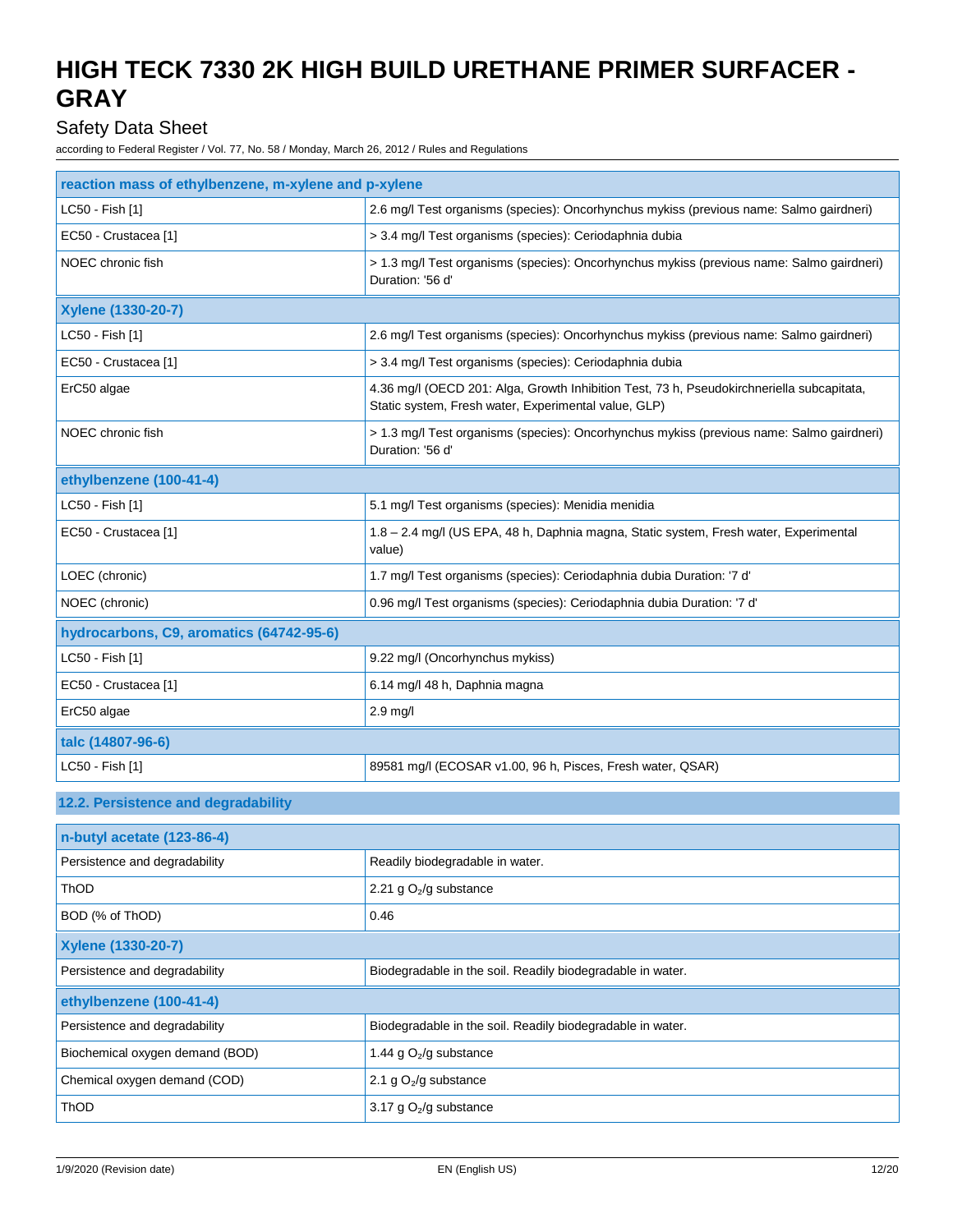## Safety Data Sheet

according to Federal Register / Vol. 77, No. 58 / Monday, March 26, 2012 / Rules and Regulations

| hydrocarbons, C9, aromatics (64742-95-6)        |                                                                                                              |  |
|-------------------------------------------------|--------------------------------------------------------------------------------------------------------------|--|
| Persistence and degradability                   | Readily biodegradable in water.                                                                              |  |
| talc (14807-96-6)                               |                                                                                                              |  |
| Persistence and degradability                   | Biodegradability: not applicable.                                                                            |  |
| Chemical oxygen demand (COD)                    | Not applicable                                                                                               |  |
| ThOD                                            | Not applicable                                                                                               |  |
| BOD (% of ThOD)                                 | Not applicable                                                                                               |  |
| 12.3. Bioaccumulative potential                 |                                                                                                              |  |
| n-butyl acetate (123-86-4)                      |                                                                                                              |  |
| Partition coefficient n-octanol/water (Log Pow) | 2.3 (Experimental value, OECD 117: Partition Coefficient (n-octanol/water), HPLC method, 25<br>$^{\circ}$ C) |  |
| Bioaccumulative potential                       | Low potential for bioaccumulation (Log Kow $<$ 4).                                                           |  |
| <b>Xylene (1330-20-7)</b>                       |                                                                                                              |  |
| BCF - Fish [1]                                  | 7.2 - 25.9 (56 day(s), Oncorhynchus mykiss, Flow-through system, Fresh water, Read-across)                   |  |
| Partition coefficient n-octanol/water (Log Pow) | 3.2 (Read-across, 20 °C)                                                                                     |  |
| Bioaccumulative potential                       |                                                                                                              |  |
|                                                 | Low potential for bioaccumulation (BCF $<$ 500).                                                             |  |
| ethylbenzene (100-41-4)                         |                                                                                                              |  |
| BCF - Fish [1]                                  | 1 (6 week(s), Oncorhynchus kisutch, Flow-through system, Salt water, Experimental value)                     |  |
| Partition coefficient n-octanol/water (Log Pow) | 3.6 (Experimental value, EU Method A.8: Partition Coefficient, 20 °C)                                        |  |
| Bioaccumulative potential                       | Low potential for bioaccumulation (BCF $<$ 500).                                                             |  |
| talc (14807-96-6)                               |                                                                                                              |  |
| BCF - Other aquatic organisms [1]               | 3.162 I/kg (BCFBAF v3.01, Fresh water, QSAR)                                                                 |  |
| Partition coefficient n-octanol/water (Log Pow) | -9.4 (QSAR, KOWWIN, 25 °C)                                                                                   |  |

## **12.4. Mobility in soil**

| n-butyl acetate (123-86-4)                                    |                                                                                                        |  |
|---------------------------------------------------------------|--------------------------------------------------------------------------------------------------------|--|
| Surface tension                                               | 61.3 mN/m (20 °C, 0.1 %, OECD 115: Surface Tension of Aqueous Solutions)                               |  |
| Organic Carbon Normalized Adsorption Coefficient<br>(Log Koc) | 1.268 - 1.844 (log Koc, SRC PCKOCWIN v2.0, Calculated value)                                           |  |
| Ecology - soil                                                | Highly mobile in soil.                                                                                 |  |
| <b>Xylene (1330-20-7)</b>                                     |                                                                                                        |  |
| Surface tension                                               | 28.01 – 29.76 mN/m (25 °C)                                                                             |  |
| Organic Carbon Normalized Adsorption Coefficient<br>(Log Koc) | 2.73 (log Koc, Equivalent or similar to OECD 121, Read-across)                                         |  |
| Ecology - soil                                                | Low potential for adsorption in soil. May be harmful to plant growth, blooming and fruit<br>formation. |  |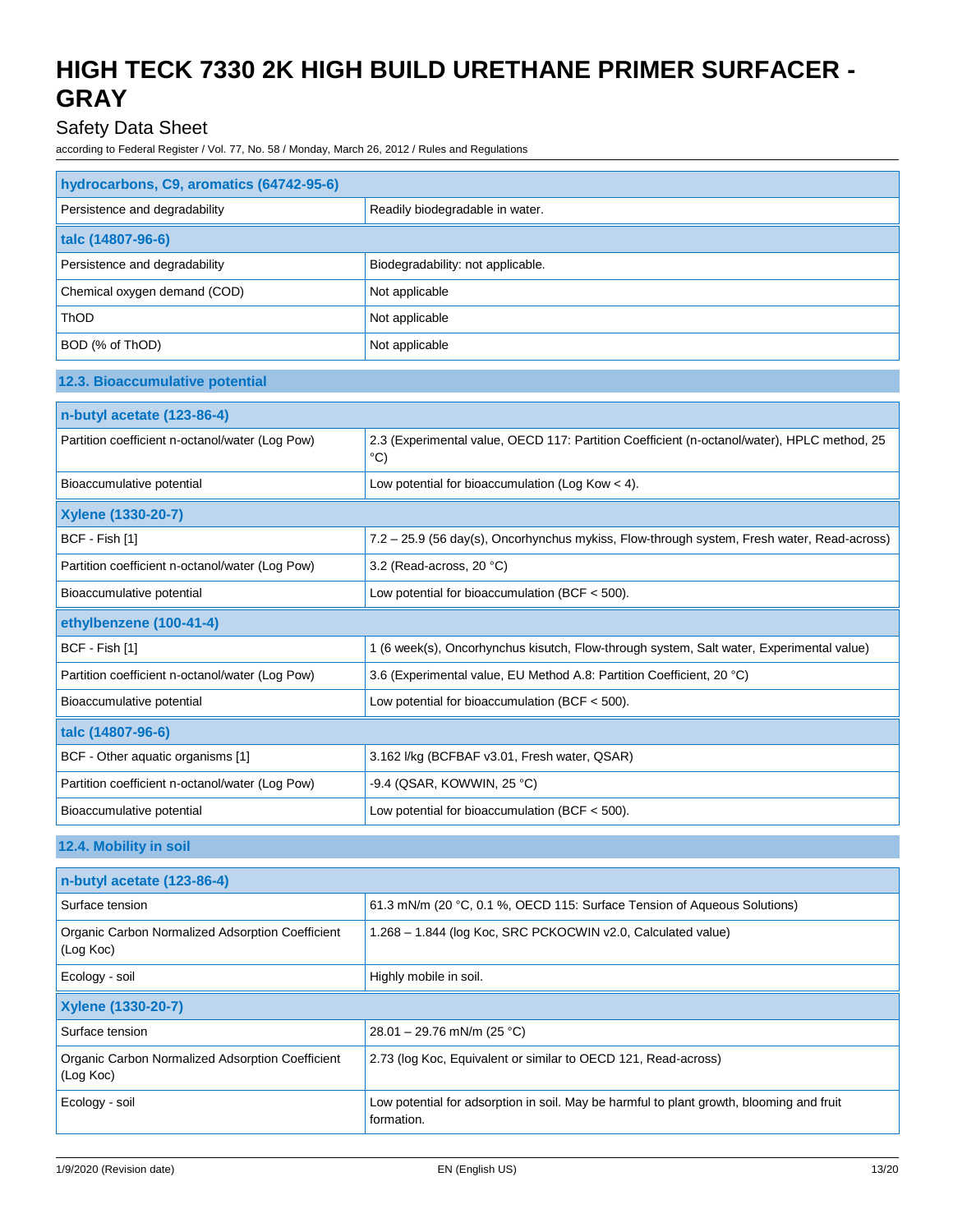## Safety Data Sheet

according to Federal Register / Vol. 77, No. 58 / Monday, March 26, 2012 / Rules and Regulations

| ethylbenzene (100-41-4)                                       |                                                                |  |
|---------------------------------------------------------------|----------------------------------------------------------------|--|
| Surface tension                                               | 71.2 mN/m (23 °C, 0.058 g/l, EU Method A.5: Surface tension)   |  |
| Organic Carbon Normalized Adsorption Coefficient<br>(Log Koc) | 2.71 (log Koc, PCKOCWIN v1.66, QSAR)                           |  |
| Ecology - soil                                                | Low potential for adsorption in soil. Toxic to soil organisms. |  |
| talc (14807-96-6)                                             |                                                                |  |
| Ecology - soil                                                | Adsorbs into the soil.                                         |  |
| 12.5. Other adverse effects                                   |                                                                |  |

No additional information available

| <b>SECTION 13: Disposal considerations</b>                                        |                                                                                                                                                                                                                |
|-----------------------------------------------------------------------------------|----------------------------------------------------------------------------------------------------------------------------------------------------------------------------------------------------------------|
| 13.1. Disposal methods                                                            |                                                                                                                                                                                                                |
| Regional legislation (waste)<br>Waste treatment methods<br>Additional information | Disposal must be done according to official regulations.<br>Dispose of contents/container in accordance with licensed collector's sorting instructions.<br>: Flammable vapors may accumulate in the container. |

| <b>SECTION 14: Transport information</b>                                                                               |                                          |
|------------------------------------------------------------------------------------------------------------------------|------------------------------------------|
| 14.1. UN number                                                                                                        |                                          |
| DOT NA No<br>UN-No. (TDG)<br>UN-No. (IMDG)<br>UN-No. (IATA)                                                            | : UN1263<br>: UN1263<br>: 1263<br>: 1263 |
| 14.2. UN proper shipping name                                                                                          |                                          |
| Proper Shipping Name (DOT)<br>Proper Shipping Name (TDG)<br>Proper Shipping Name (IMDG)<br>Proper Shipping Name (IATA) | : Paint<br>: PAINT<br>: PAINT<br>: Paint |
| 14.3. Transport hazard class(es)                                                                                       |                                          |
| <b>DOT</b><br>Transport hazard class(es) (DOT)<br>Hazard labels (DOT)                                                  | $\therefore$ 3<br>: 3                    |
| <b>TDG</b><br>Transport hazard class(es) (TDG)<br>Hazard labels (TDG)                                                  | $\therefore$ 3<br>: 3                    |
| <b>IMDG</b><br>Transport hazard class(es) (IMDG)<br>Hazard labels (IMDG)                                               | $\therefore$ 3<br>: 3                    |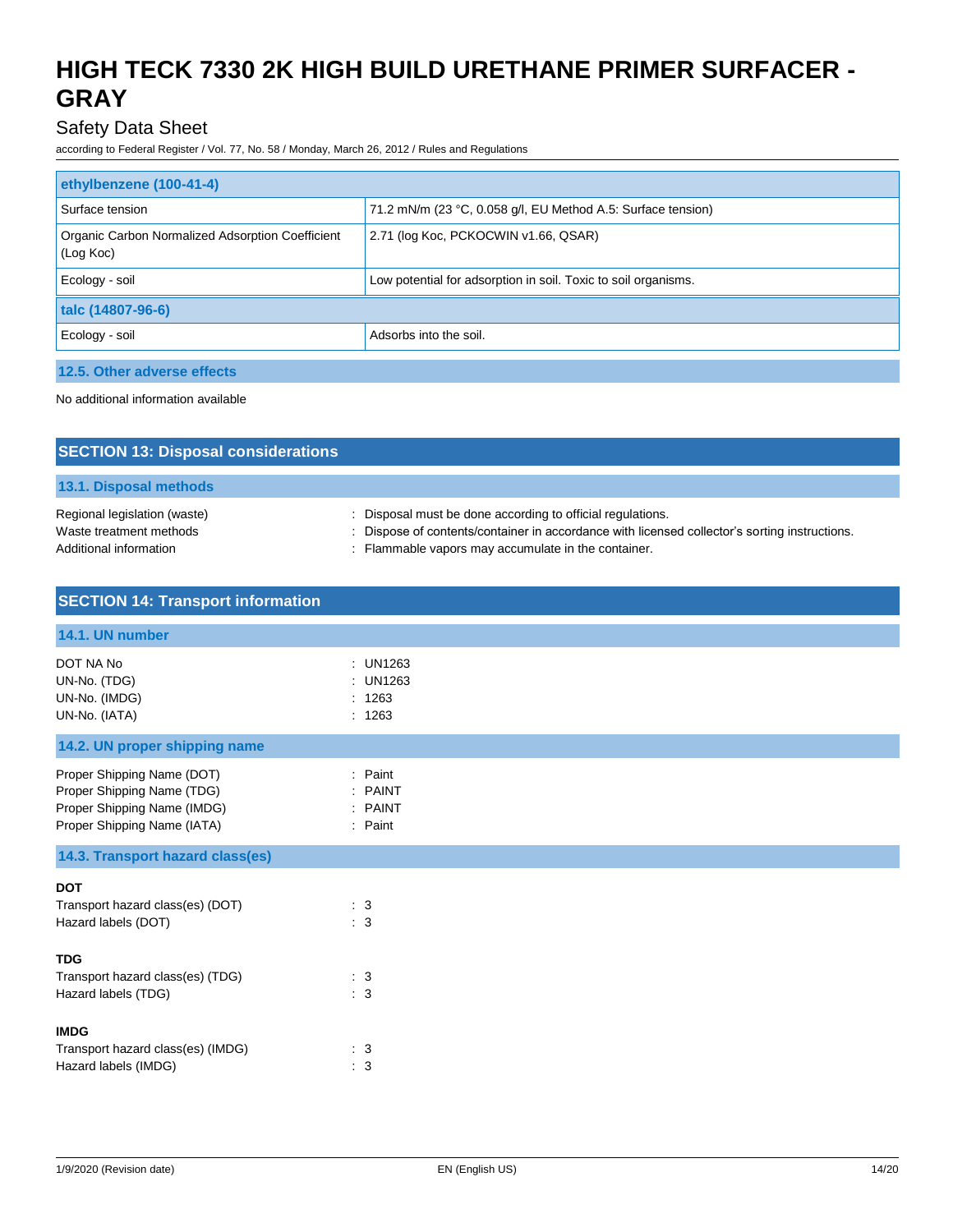## Safety Data Sheet

| <b>IATA</b><br>Transport hazard class(es) (IATA)<br>Hazard labels (IATA)                   | $\therefore$ 3<br>$\therefore$ 3                                           |
|--------------------------------------------------------------------------------------------|----------------------------------------------------------------------------|
| 14.4. Packing group                                                                        |                                                                            |
| Packing group (DOT)<br>Packing group (TDG)<br>Packing group (IMDG)<br>Packing group (IATA) | $\therefore$ III<br>$\therefore$ III<br>$\therefore$ III<br>$: \mathbb{H}$ |
| <b>14.5. Environmental hazards</b>                                                         |                                                                            |
| Other information                                                                          | : No supplementary information available.                                  |
| 14.6. Special precautions for user                                                         |                                                                            |
| <b>DOT</b><br>UN-No.(DOT)                                                                  | : UN1263                                                                   |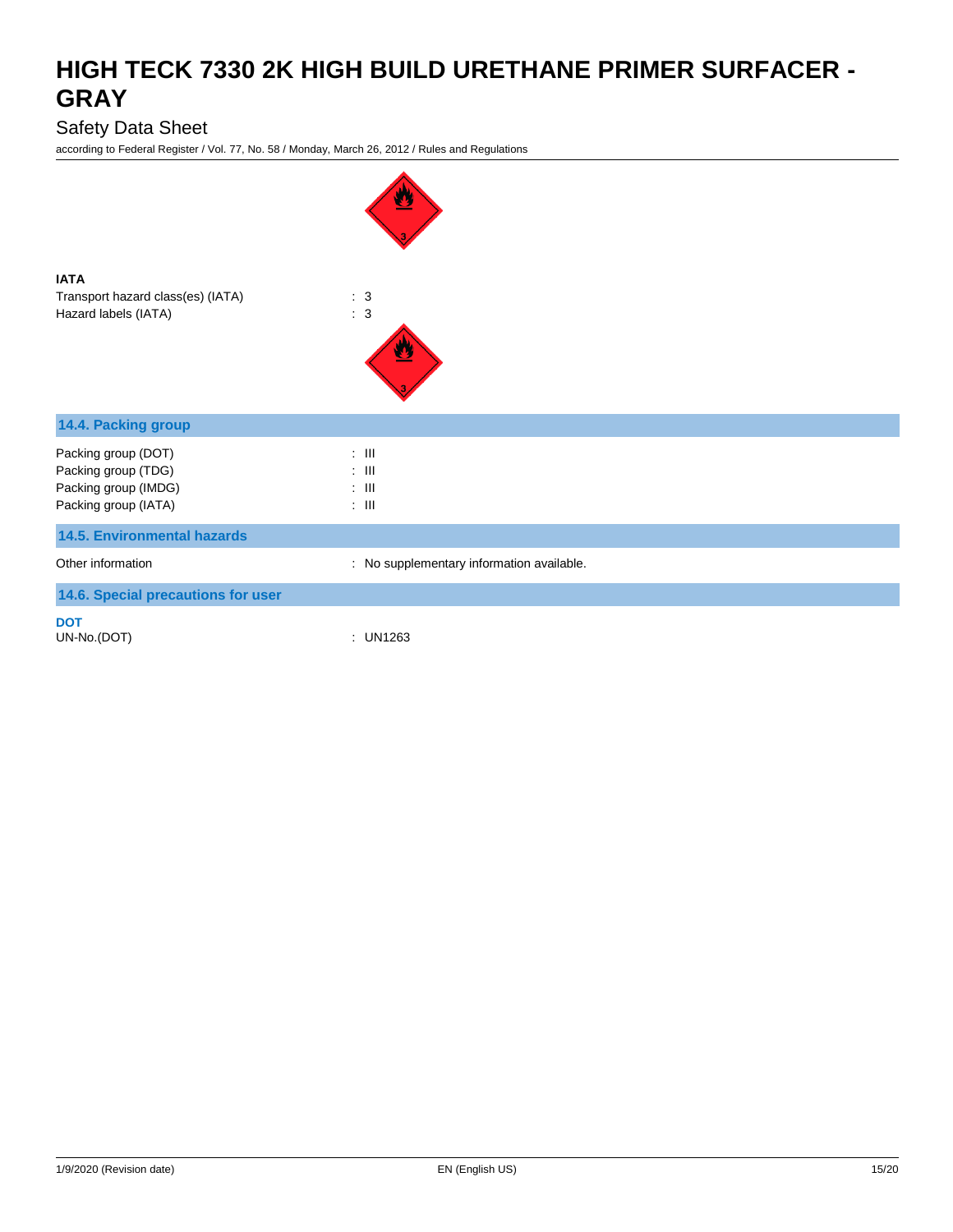## Safety Data Sheet

| DOT Special Provisions (49 CFR 172.102)                                                                                     | 367 - For the purposes of documentation and package marking: a. The proper shipping name                                                                                                                                                                                                                                                                                                                                                                                                                                                                                                                                                                                                                                                                                                                                                                                                                                                                                                                                                                                                                                                                                                                                                                                         |
|-----------------------------------------------------------------------------------------------------------------------------|----------------------------------------------------------------------------------------------------------------------------------------------------------------------------------------------------------------------------------------------------------------------------------------------------------------------------------------------------------------------------------------------------------------------------------------------------------------------------------------------------------------------------------------------------------------------------------------------------------------------------------------------------------------------------------------------------------------------------------------------------------------------------------------------------------------------------------------------------------------------------------------------------------------------------------------------------------------------------------------------------------------------------------------------------------------------------------------------------------------------------------------------------------------------------------------------------------------------------------------------------------------------------------|
|                                                                                                                             | "Paint related material" may be used for consignments of packages containing "Paint" and "Paint<br>related material" in the same package; b. The proper shipping name "Paint related material,<br>corrosive, flammable" may be used for consignments of packages containing "Paint, corrosive,<br>flammable" and "Paint related material, corrosive, flammable" in the same package; c. The<br>proper shipping name "Paint related material, flammable, corrosive" may be used for<br>consignments of packages containing "Paint, flammable, corrosive" and "Paint related material,<br>flammable, corrosive" in the same package; and d. The proper shipping name "Printing ink<br>related material" may be used for consignments of packages containing "Printing ink" and<br>"Printing ink related material" in the same package.<br>B1 - If the material has a flash point at or above 38 C (100 F) and below 93 C (200 F), then the<br>bulk packaging requirements of 173.241 of this subchapter are applicable. If the material has a<br>flash point of less than 38 C (100 F), then the bulk packaging requirements of 173.242 of this<br>subchapter are applicable.<br>B52 - Notwithstanding the provisions of 173.24b of this subchapter, non-reclosing pressure relief |
|                                                                                                                             | devices are authorized on DOT 57 portable tanks.<br>B131 - When transported by highway, rail, or cargo vessel, waste Paint and Paint related<br>material (UN1263; PG II and PG III), when in plastic or metal inner packagings of not more than<br>26.5 L (7 gallons), are excepted from the marking requirements in §172.301(a) and (c) and the<br>labeling requirements in §172.400(a), when further packed in the following specification and non-<br>specification bulk outer packagings and under the following conditions:                                                                                                                                                                                                                                                                                                                                                                                                                                                                                                                                                                                                                                                                                                                                                 |
|                                                                                                                             | a. Primary receptacles must conform to the general packaging requirements of subpart B of part<br>173 of this subchapter and may not leak. If they do leak, they must be overpacked in packagings<br>conforming to the specification requirements of part 178 of this subchapter or in salvage<br>packagings conforming to the requirements in §173.12 of this subchapter.                                                                                                                                                                                                                                                                                                                                                                                                                                                                                                                                                                                                                                                                                                                                                                                                                                                                                                       |
|                                                                                                                             | b. Primary receptacles must be further packed in non-specification bulk outer packagings such<br>as cubic yard boxes, plastic rigid-wall bulk containers, dump trailers, and roll-off containers. Bulk<br>outer packagings must be liquid tight through design or by the use of lining materials.                                                                                                                                                                                                                                                                                                                                                                                                                                                                                                                                                                                                                                                                                                                                                                                                                                                                                                                                                                                |
|                                                                                                                             | c. Primary receptacles may also be further packed in specification bulk outer packagings.<br>Authorized specification bulk outer packagings are UN11G fiberboard intermediate bulk<br>containers (IBC) and UN13H4 woven plastic, coated and with liner flexible intermediate bulk<br>containers (FIBCs) meeting the Packing Group II performance level and lined with a plastic liner<br>of at least 6 mil thickness.                                                                                                                                                                                                                                                                                                                                                                                                                                                                                                                                                                                                                                                                                                                                                                                                                                                            |
|                                                                                                                             | d. All inner packagings placed inside bulk outer packagings must be blocked and braced to<br>prevent movement during transportation that could cause the container to open or fall over.<br>Specification IBCs and FIBCs are to be secured to a pallet.<br>IB3 - Authorized IBCs: Metal (31A, 31B and 31N); Rigid plastics (31H1 and 31H2); Composite<br>(31HZ1 and 31HA2, 31HB2, 31HN2, 31HD2 and 31HH2). Additional Requirement: Only liquids<br>with a vapor pressure less than or equal to 110 kPa at 50 C (1.1 bar at 122 F), or 130 kPa at 55<br>C (1.3 bar at 131 F) are authorized, except for UN2672 (also see Special Provision IP8 in Table                                                                                                                                                                                                                                                                                                                                                                                                                                                                                                                                                                                                                           |
|                                                                                                                             | 2 for UN2672).<br>T2 - 1.5 178.274(d)(2) Normal 178.275(d)(3)<br>TP1 - The maximum degree of filling must not exceed the degree of filling determined by the<br>following: Degree of filling = $97/1 + a$ (tr - tf) Where: tr is the maximum mean bulk temperature<br>during transport, and tf is the temperature in degrees celsius of the liquid during filling.<br>TP29 - A portable tank having a minimum test pressure of 1.5 bar (150.0 kPa) may be used<br>provided the calculated test pressure is 1.5 bar or less based on the MAWP of the hazardous<br>materials, as defined in 178.275 of this subchapter, where the test pressure is 1.5 times the                                                                                                                                                                                                                                                                                                                                                                                                                                                                                                                                                                                                                   |
| DOT Packaging Exceptions (49 CFR 173.xxx)<br>DOT Packaging Non Bulk (49 CFR 173.xxx)<br>DOT Packaging Bulk (49 CFR 173.xxx) | MAWP.<br>: 150<br>: 173<br>242                                                                                                                                                                                                                                                                                                                                                                                                                                                                                                                                                                                                                                                                                                                                                                                                                                                                                                                                                                                                                                                                                                                                                                                                                                                   |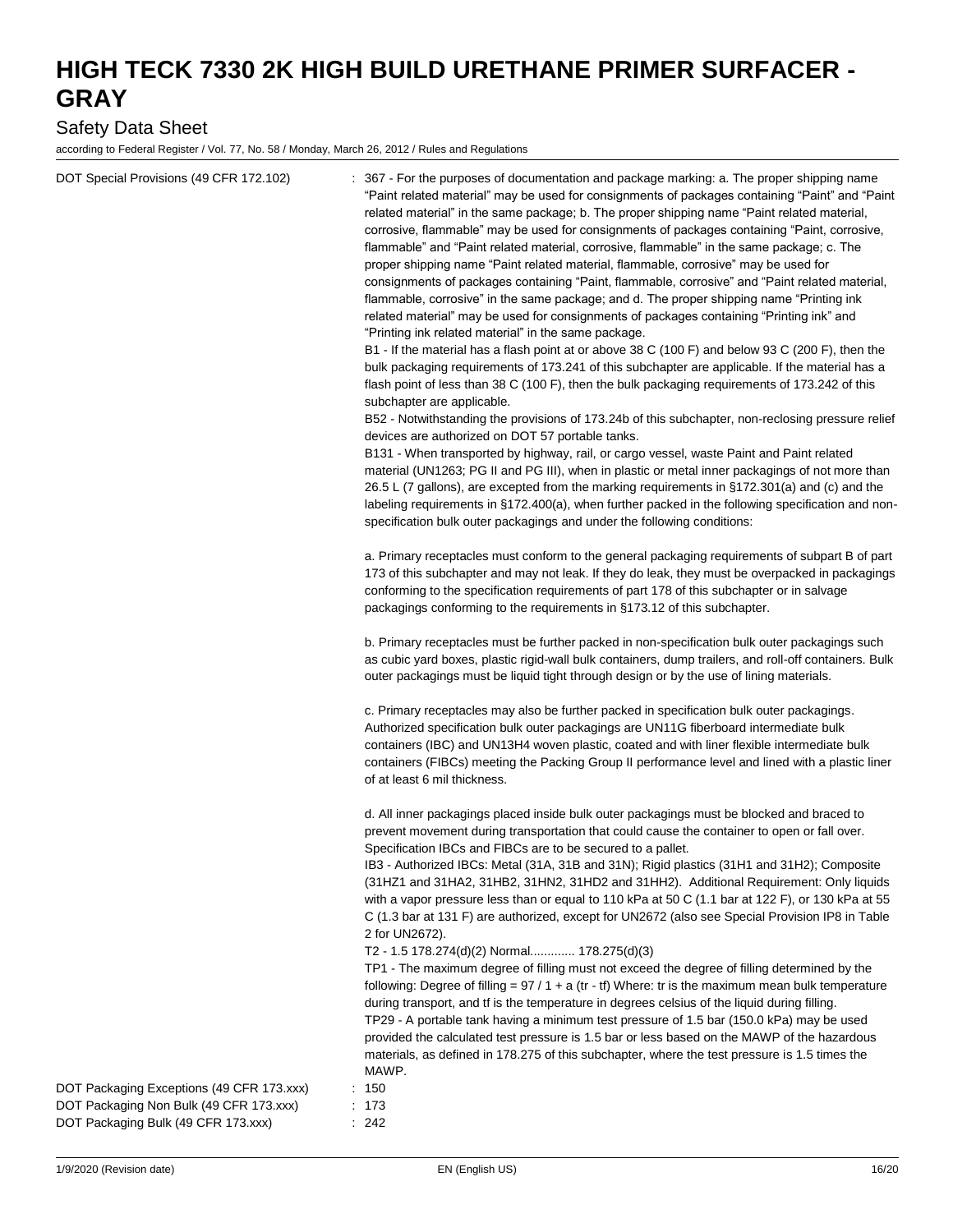## Safety Data Sheet

| DOT Quantity Limitations Passenger aircraft/rail (49 : 60 L     |                                                                                                                                                                                                                                                                                                                                                                                                                                                                                                                                                                                                                          |
|-----------------------------------------------------------------|--------------------------------------------------------------------------------------------------------------------------------------------------------------------------------------------------------------------------------------------------------------------------------------------------------------------------------------------------------------------------------------------------------------------------------------------------------------------------------------------------------------------------------------------------------------------------------------------------------------------------|
| CFR 173.27)<br>DOT Quantity Limitations Cargo aircraft only (49 | : 220 L                                                                                                                                                                                                                                                                                                                                                                                                                                                                                                                                                                                                                  |
| CFR 175.75)                                                     |                                                                                                                                                                                                                                                                                                                                                                                                                                                                                                                                                                                                                          |
| DOT Vessel Stowage Location                                     | : A - The material may be stowed "on deck" or "under deck" on a cargo vessel and on a<br>passenger vessel.                                                                                                                                                                                                                                                                                                                                                                                                                                                                                                               |
| <b>TDG</b>                                                      |                                                                                                                                                                                                                                                                                                                                                                                                                                                                                                                                                                                                                          |
| UN-No. (TDG)                                                    | UN1263                                                                                                                                                                                                                                                                                                                                                                                                                                                                                                                                                                                                                   |
| <b>TDG Special Provisions</b>                                   | 59 - Substances that are listed by name in Schedule 1 must not be transported under this<br>shipping name. Substances transported under this shipping name may contain not more than<br>20% nitrocellulose if the nitrocellulose contains not more than 12.6% nitrogen (by dry mass), 142<br>- The following shipping names may be used to meet the requirements of Part 3<br>(Documentation) and Part 4 (Dangerous Goods Safety Marks) when these dangerous goods are<br>offered for transport in the same means of containment:<br>(a) "PAINT RELATED MATERIAL" may be used for a means of containment containing both |
|                                                                 | paint and paint related material;<br>(b) "PAINT RELATED MATERIAL, CORROSIVE, FLAMMABLE" may be used for a means of                                                                                                                                                                                                                                                                                                                                                                                                                                                                                                       |
|                                                                 | containment containing both paint, corrosive, flammable, and paint related material, corrosive,<br>flammable;                                                                                                                                                                                                                                                                                                                                                                                                                                                                                                            |
|                                                                 | (c) "PAINT RELATED MATERIAL, FLAMMABLE, CORROSIVE" may be used for a means of<br>containment containing both paint, flammable, corrosive, and paint related material, flammable,<br>corrosive; and                                                                                                                                                                                                                                                                                                                                                                                                                       |
|                                                                 | (d) "PRINTING INK RELATED MATERIAL" may be used for a means of containment containing<br>both printing ink and printing ink related material.                                                                                                                                                                                                                                                                                                                                                                                                                                                                            |
| Explosive Limit and Limited Quantity Index                      | 5 <sub>L</sub>                                                                                                                                                                                                                                                                                                                                                                                                                                                                                                                                                                                                           |
| Excepted quantities (TDG)                                       | : E1                                                                                                                                                                                                                                                                                                                                                                                                                                                                                                                                                                                                                     |
| Passenger Carrying Road Vehicle or Passenger                    | : 60 L                                                                                                                                                                                                                                                                                                                                                                                                                                                                                                                                                                                                                   |
| Carrying Railway Vehicle Index                                  |                                                                                                                                                                                                                                                                                                                                                                                                                                                                                                                                                                                                                          |
| Emergency Response Guide (ERG) Number                           | : 128                                                                                                                                                                                                                                                                                                                                                                                                                                                                                                                                                                                                                    |
| <b>IMDG</b>                                                     |                                                                                                                                                                                                                                                                                                                                                                                                                                                                                                                                                                                                                          |
| Special provision (IMDG)                                        | : 163, 223, 367, 955                                                                                                                                                                                                                                                                                                                                                                                                                                                                                                                                                                                                     |
| Limited quantities (IMDG)                                       | : 5 L                                                                                                                                                                                                                                                                                                                                                                                                                                                                                                                                                                                                                    |
| Excepted quantities (IMDG)                                      | : E1                                                                                                                                                                                                                                                                                                                                                                                                                                                                                                                                                                                                                     |
| Packing instructions (IMDG)                                     | P001, LP01                                                                                                                                                                                                                                                                                                                                                                                                                                                                                                                                                                                                               |
| Packing provisions (IMDG)                                       | $:$ PP1                                                                                                                                                                                                                                                                                                                                                                                                                                                                                                                                                                                                                  |
| IBC packing instructions (IMDG)                                 | IBC03                                                                                                                                                                                                                                                                                                                                                                                                                                                                                                                                                                                                                    |
| Tank instructions (IMDG)                                        | : T2                                                                                                                                                                                                                                                                                                                                                                                                                                                                                                                                                                                                                     |
| Tank special provisions (IMDG)                                  | : TP1, TP29                                                                                                                                                                                                                                                                                                                                                                                                                                                                                                                                                                                                              |
| EmS-No. (Fire)                                                  | : F-E - FIRE SCHEDULE Echo - NON-WATER-REACTIVE FLAMMABLE LIQUIDS                                                                                                                                                                                                                                                                                                                                                                                                                                                                                                                                                        |
| EmS-No. (Spillage)<br>Stowage category (IMDG)                   | : S-E - SPILLAGE SCHEDULE Echo - FLAMMABLE LIQUIDS, FLOATING ON WATER<br>$\therefore$ A                                                                                                                                                                                                                                                                                                                                                                                                                                                                                                                                  |
| Properties and observations (IMDG)                              | : Miscibility with water depends upon the composition.                                                                                                                                                                                                                                                                                                                                                                                                                                                                                                                                                                   |
| <b>IATA</b>                                                     |                                                                                                                                                                                                                                                                                                                                                                                                                                                                                                                                                                                                                          |
| PCA Excepted quantities (IATA)                                  | : E1                                                                                                                                                                                                                                                                                                                                                                                                                                                                                                                                                                                                                     |
| PCA Limited quantities (IATA)                                   | : Y344                                                                                                                                                                                                                                                                                                                                                                                                                                                                                                                                                                                                                   |
| PCA limited quantity max net quantity (IATA)                    | : 10L                                                                                                                                                                                                                                                                                                                                                                                                                                                                                                                                                                                                                    |
| PCA packing instructions (IATA)                                 | : 355                                                                                                                                                                                                                                                                                                                                                                                                                                                                                                                                                                                                                    |
| PCA max net quantity (IATA)<br>CAO packing instructions (IATA)  | : 60L<br>: 366                                                                                                                                                                                                                                                                                                                                                                                                                                                                                                                                                                                                           |
| CAO max net quantity (IATA)                                     | : 220L                                                                                                                                                                                                                                                                                                                                                                                                                                                                                                                                                                                                                   |
| Special provision (IATA)                                        | : A3, A72, A192                                                                                                                                                                                                                                                                                                                                                                                                                                                                                                                                                                                                          |
| ERG code (IATA)                                                 | : 3L                                                                                                                                                                                                                                                                                                                                                                                                                                                                                                                                                                                                                     |
|                                                                 |                                                                                                                                                                                                                                                                                                                                                                                                                                                                                                                                                                                                                          |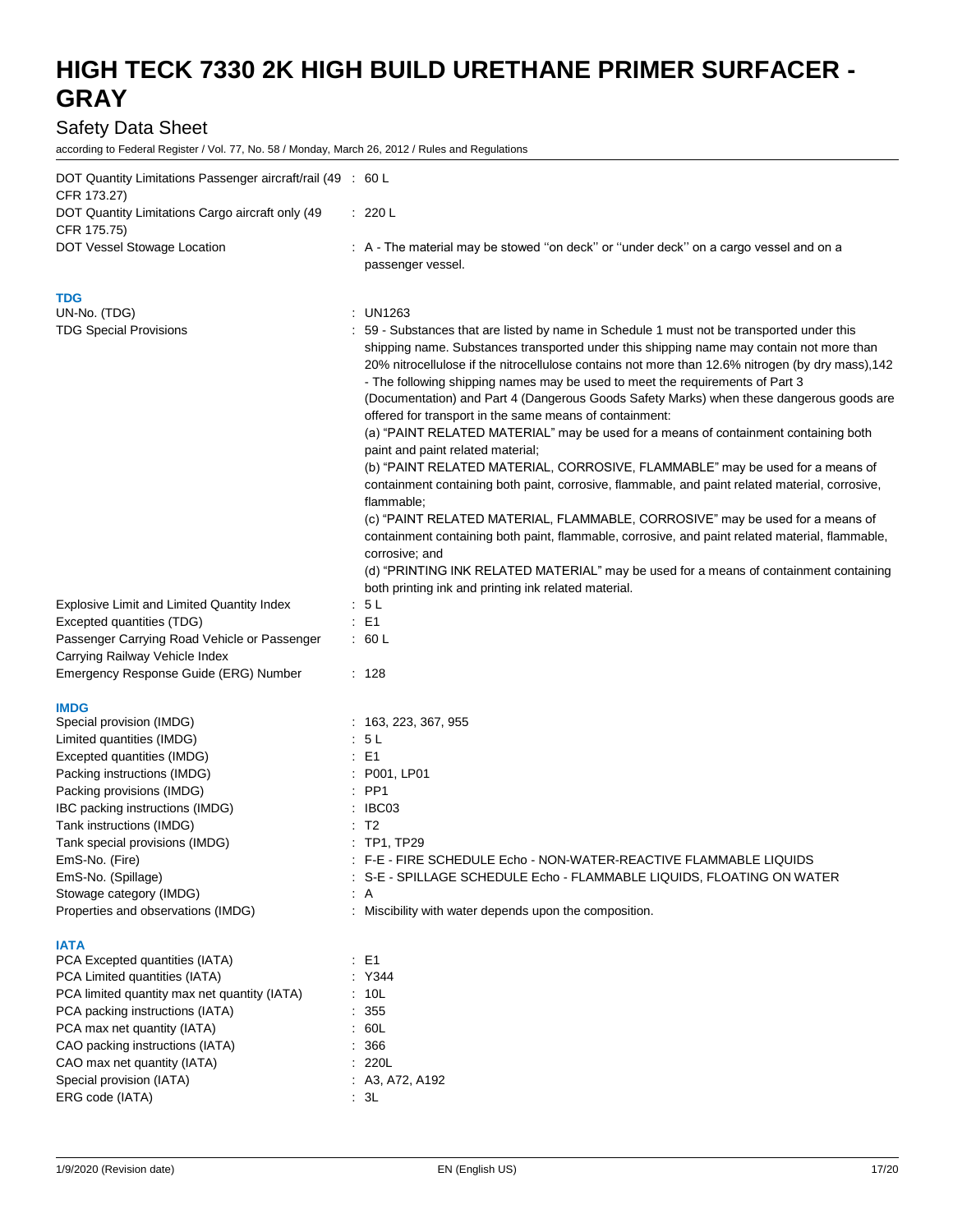### Safety Data Sheet

according to Federal Register / Vol. 77, No. 58 / Monday, March 26, 2012 / Rules and Regulations

#### **14.7. Transport in bulk according to Annex II of MARPOL 73/78 and the IBC Code**

Not applicable

### **SECTION 15: Regulatory information**

#### **15.1. US Federal regulations**

Commercial status of components according to the United States Environmental Protection Agency's Toxic Substances Control Act (TSCA):

| <b>Name</b>                                              | <b>CAS-No.</b> | <b>Listing</b> | <b>Commercial</b><br><b>status</b> | <b>Flags</b> |
|----------------------------------------------------------|----------------|----------------|------------------------------------|--------------|
| n-butyl acetate                                          | 123-86-4       | Present        | Active                             |              |
| reaction mass of ethylbenzene, m-xylene and p-<br>xylene |                | Present        | Active                             |              |
| Xylene                                                   | 1330-20-7      | Present        | Active                             |              |
| ethylbenzene                                             | $100 - 41 - 4$ | Present        | Active                             |              |
| hydrocarbons, C9, aromatics                              | 64742-95-6     | Present        | Active                             |              |
| talc                                                     | 14807-96-6     | Present        | Active                             |              |

Chemical(s) subject to the reporting requirements of Section 313 or Title III of the Superfund Amendments and Reauthorization Act (SARA) of 1986 and 40 CFR Part 372.

| <b>Xylene</b> | CAS-No. 1330-20-7 | $5 - 23%$ |
|---------------|-------------------|-----------|
| ethylbenzene  | CAS-No. 100-41-4  | $< 5\%$   |

| $n$ -butyl acetate (123-86-4) |         |
|-------------------------------|---------|
| <b>CERCLA RQ</b>              | 5000 lb |

| <b>Xylene (1330-20-7)</b>                    |        |
|----------------------------------------------|--------|
| Listed on EPA Hazardous Air Pollutant (HAPS) |        |
| <b>CERCLA RQ</b>                             | 100 lb |

| ethylbenzene (100-41-4)                      |         |
|----------------------------------------------|---------|
| Listed on EPA Hazardous Air Pollutant (HAPS) |         |
| <b>CERCLA RQ</b>                             | 1000 lb |

### **15.2. International regulations**

#### **CANADA**

#### **n-butyl acetate (123-86-4)**

Listed on the Canadian DSL (Domestic Substances List)

### **reaction mass of ethylbenzene, m-xylene and p-xylene**

Listed on the Canadian DSL (Domestic Substances List)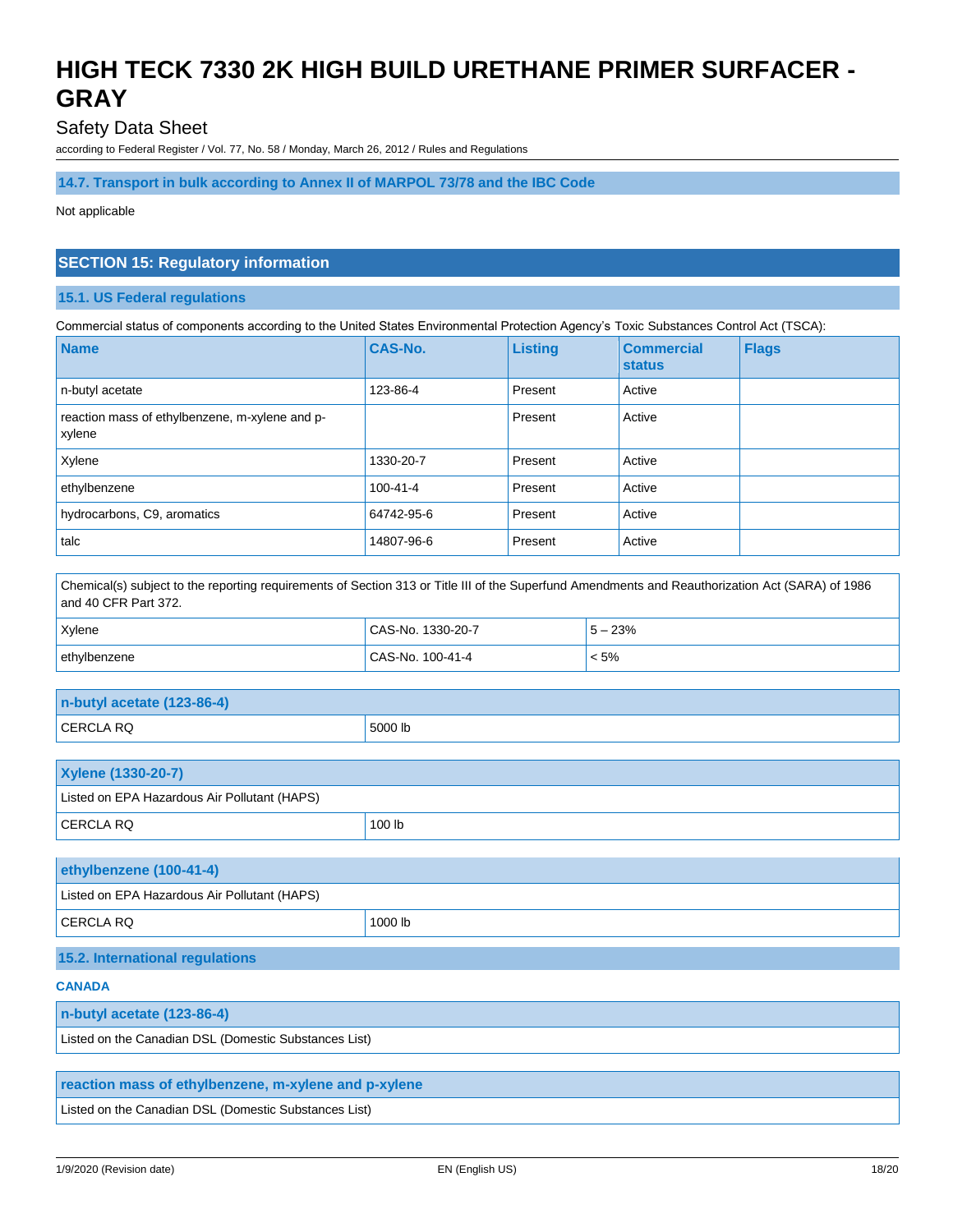### Safety Data Sheet

according to Federal Register / Vol. 77, No. 58 / Monday, March 26, 2012 / Rules and Regulations

#### **Xylene (1330-20-7)**

Listed on the Canadian DSL (Domestic Substances List)

#### **ethylbenzene (100-41-4)**

Listed on the Canadian DSL (Domestic Substances List)

#### **hydrocarbons, C9, aromatics (64742-95-6)**

Listed on the Canadian DSL (Domestic Substances List)

#### **talc (14807-96-6)**

Listed on the Canadian DSL (Domestic Substances List)

#### **EU-Regulations**

No additional information available

**National regulations**

**n-butyl acetate (123-86-4)**

Listed on INSQ (Mexican National Inventory of Chemical Substances)

#### **ethylbenzene (100-41-4)**

Listed on IARC (International Agency for Research on Cancer)

#### **15.3. US State regulations**

**WARNING:** 

This product can expose you to carbon black, which is known to the State of California to cause cancer. For more information go to www.P65Warnings.ca.gov.

| <b>Component</b>             | <b>State or local regulations</b>                                                                                                                                                                                                                                                                                                                                                                       |
|------------------------------|---------------------------------------------------------------------------------------------------------------------------------------------------------------------------------------------------------------------------------------------------------------------------------------------------------------------------------------------------------------------------------------------------------|
| Xylene(1330-20-7)            | U.S. - Delaware - Pollutant Discharge Requirements - Reportable Quantities; U.S. - Idaho -<br>Non-Carcinogenic Toxic Air Pollutants - Acceptable Ambient Concentrations; U.S. -<br>Massachusetts - Right To Know List; U.S. - New Jersey - Right to Know Hazardous Substance<br>List; U.S. - New York City - Right to Know Hazardous Substances List; U.S. - Pennsylvania -<br>RTK (Right to Know) List |
| ethylbenzene(100-41-4)       | U.S. - Delaware - Pollutant Discharge Requirements - Reportable Quantities; U.S. - Idaho -<br>Non-Carcinogenic Toxic Air Pollutants - Acceptable Ambient Concentrations; U.S. -<br>Massachusetts - Right To Know List; U.S. - New Jersey - Right to Know Hazardous Substance<br>List; U.S. - New York City - Right to Know Hazardous Substances List; U.S. - Pennsylvania -<br>RTK (Right to Know) List |
| talc(14807-96-6)             | U.S. - New Jersey - Right to Know Hazardous Substance List; U.S. - Pennsylvania - RTK<br>(Right to Know) List                                                                                                                                                                                                                                                                                           |
| n-butyl acetate $(123-86-4)$ | U.S. - Delaware - Pollutant Discharge Requirements - Reportable Quantities; U.S. - Idaho -<br>Non-Carcinogenic Toxic Air Pollutants - Acceptable Ambient Concentrations; U.S. -<br>Massachusetts - Right To Know List; U.S. - New Jersey - Right to Know Hazardous Substance<br>List; U.S. - New York City - Right to Know Hazardous Substances List; U.S. - Pennsylvania -<br>RTK (Right to Know) List |